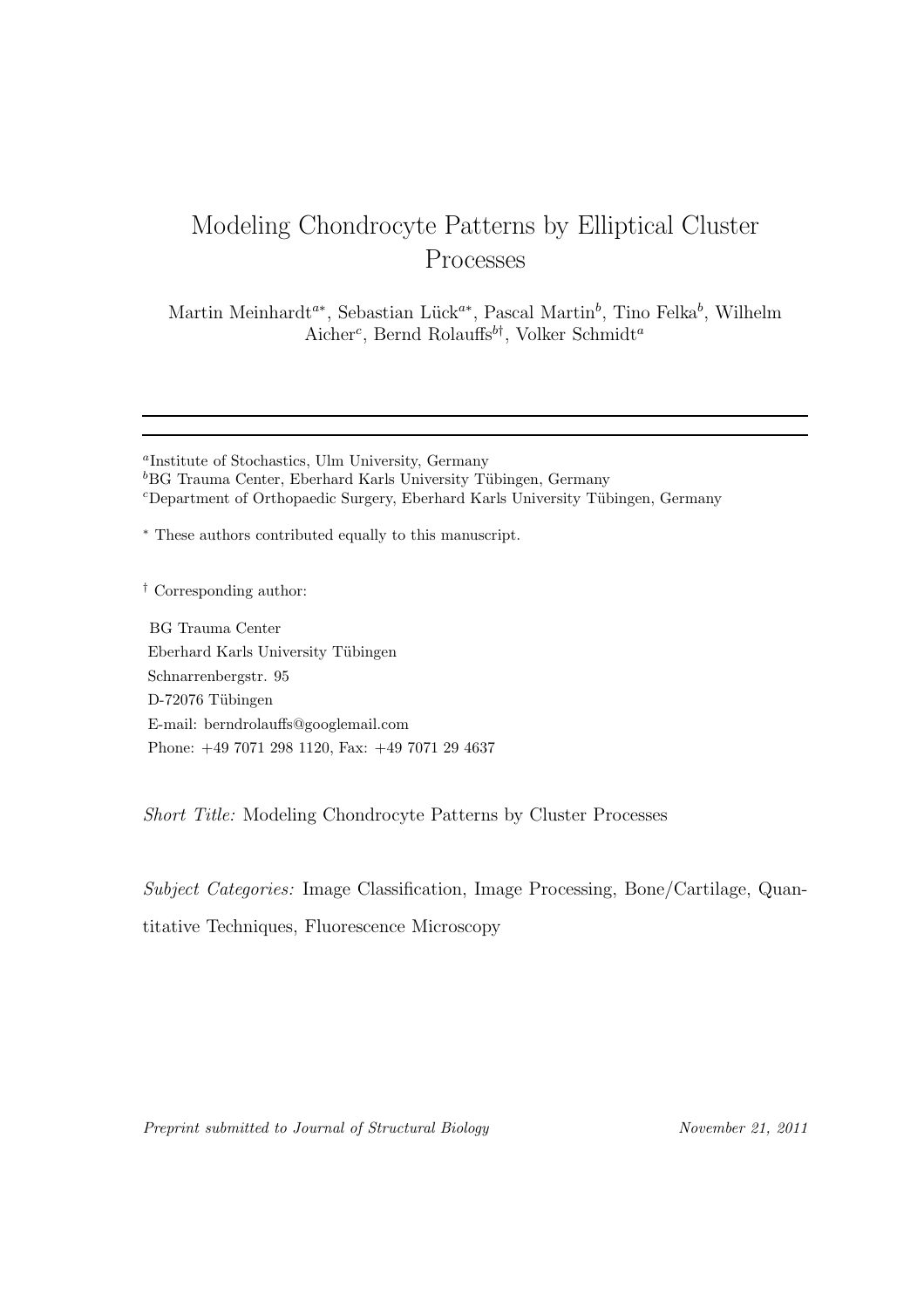## Abstract

Superficial zone chondrocytes (CHs) of human joints are spatially organized in distinct horizontal patterns. Among other factors, the type of spatial CH organization within a given articular surface depends on whether the cartilage has been derived from an intact joint or the joint is affected by osteoarthritis (OA). Furthermore, specific variations of the type of spatial organization are associated with particular states of OA. This association may prove relevant for early disease recognition based on a quantitative structural characterization of CH patterns. Therefore, we present a point process model describing the distinct morphology of CH patterns within the articular surface of intact human cartilage. This reference model for intact CH organization can be seen as a first step towards a model-based statistical diagnostic tool. Model parameters are fitted to fluorescence microscopy data by a novel statistical methodology utilizing tools from cluster and principal component analysis. This way, the complex morphology of surface CH patters is represented by a relatively small number of model parameters. We validate the point process model by comparing biologically relevant structural characteristics between the fitted model and data derived from photomicrographs of the human articular surface using techniques from spatial statistics.

Keywords : Chondrocyte, Cluster Analysis, Elliptical Cluster Process, Human Articular Cartilage, Knee Joint, Matérn Hardcore Process, Principal Component Analysis, Spatial Organization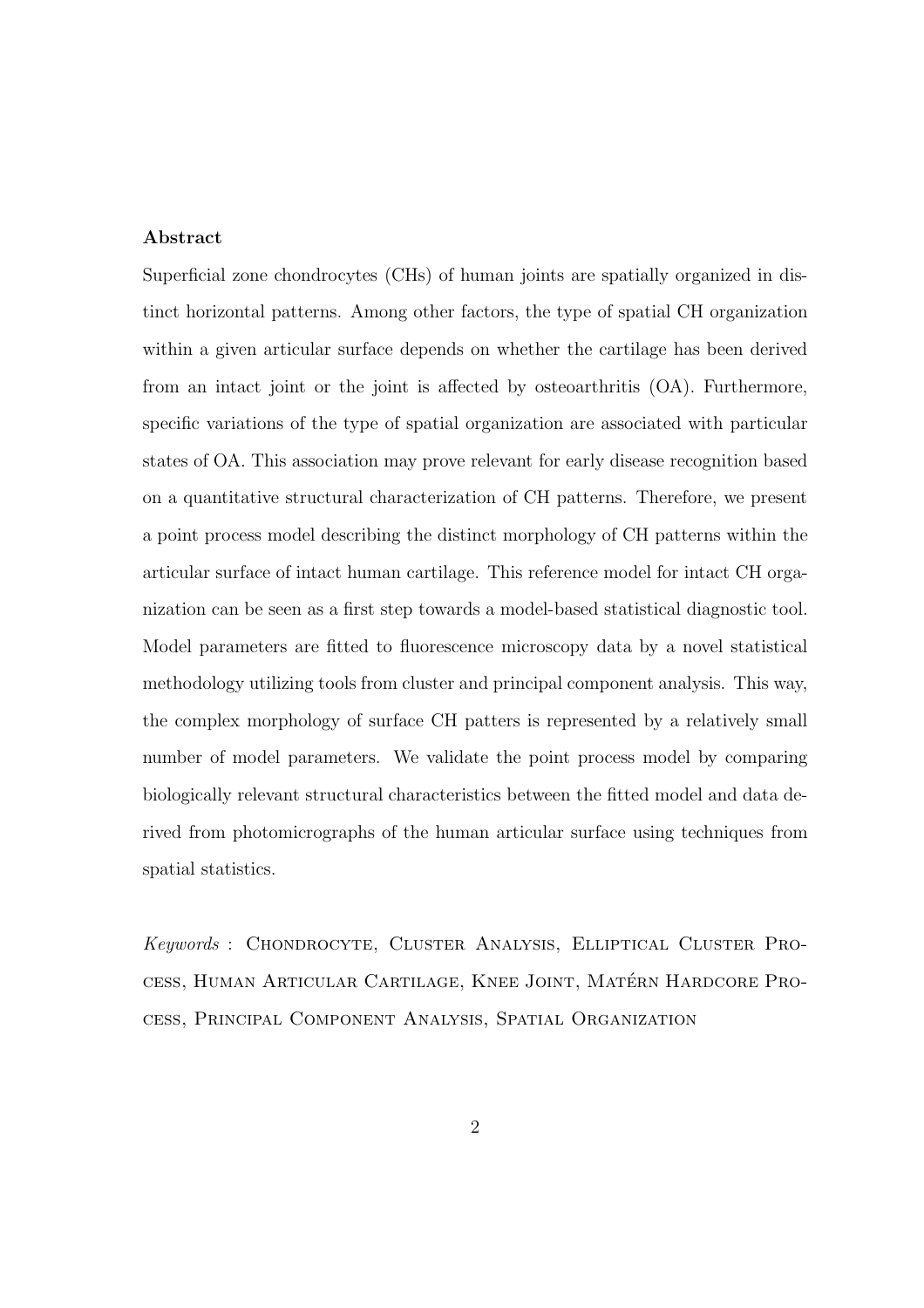#### 1. Introduction

Articular cartilage is a connective tissue that functions hydrodynamically to bear loads and provide almost friction-free movement of diarthrodial joints (Kuettner et al. (1991)). It is composed of an extracellular matrix and sparsely distributed cells, the chondrocytes (CHs), which maintain matrix homeostasis via a synchronized balance between anabolism and catabolism (Kuettner et al. (1991); Poole (1997)). The organization of the CHs exhibits a depth-dependent density variation (Jadin et al. (2005)) on which the classification into superficial  $(0-10\%$  tissue depth), middle  $(10-40\%)$ , and deep (40-100%) cartilage zones with distinct compositions, structures, and functions is based (Hunziker (1992)). In the deeper zones, the cell density is very low, and CHs are arranged in vertical columns (Stockwell and Meachim (1979)). In strong contrast, the superficial zone cell density is relatively high and CHs are arranged horizontally in groups at the articular surface (Stockwell and Meachim (1979)). As published recently in this journal, human CHs of the superficial zone form distinct, almost planar patterns with various types of horizontally oriented clusters such as strings, round or oval clusters, pairs, and single CHs (Rolauffs et al. (2008); Schumacher et al. (2002)) (see Fig. 1, 2). Moreover, each articular joint surface was shown to be dominated by only one of these four patterns. Their presence within a specific articular surface correlated with the anatomical joint type suggesting a functional role of the organizational structure of superficial CHs (Rolauffs et al. (2008)). However, because functional roles of joint-specific CH patterns in the transverse plane have not been shown, alternative hypotheses e.g. that patterns are non-functional consequences of joint-specific developmental processes should also be mentioned. The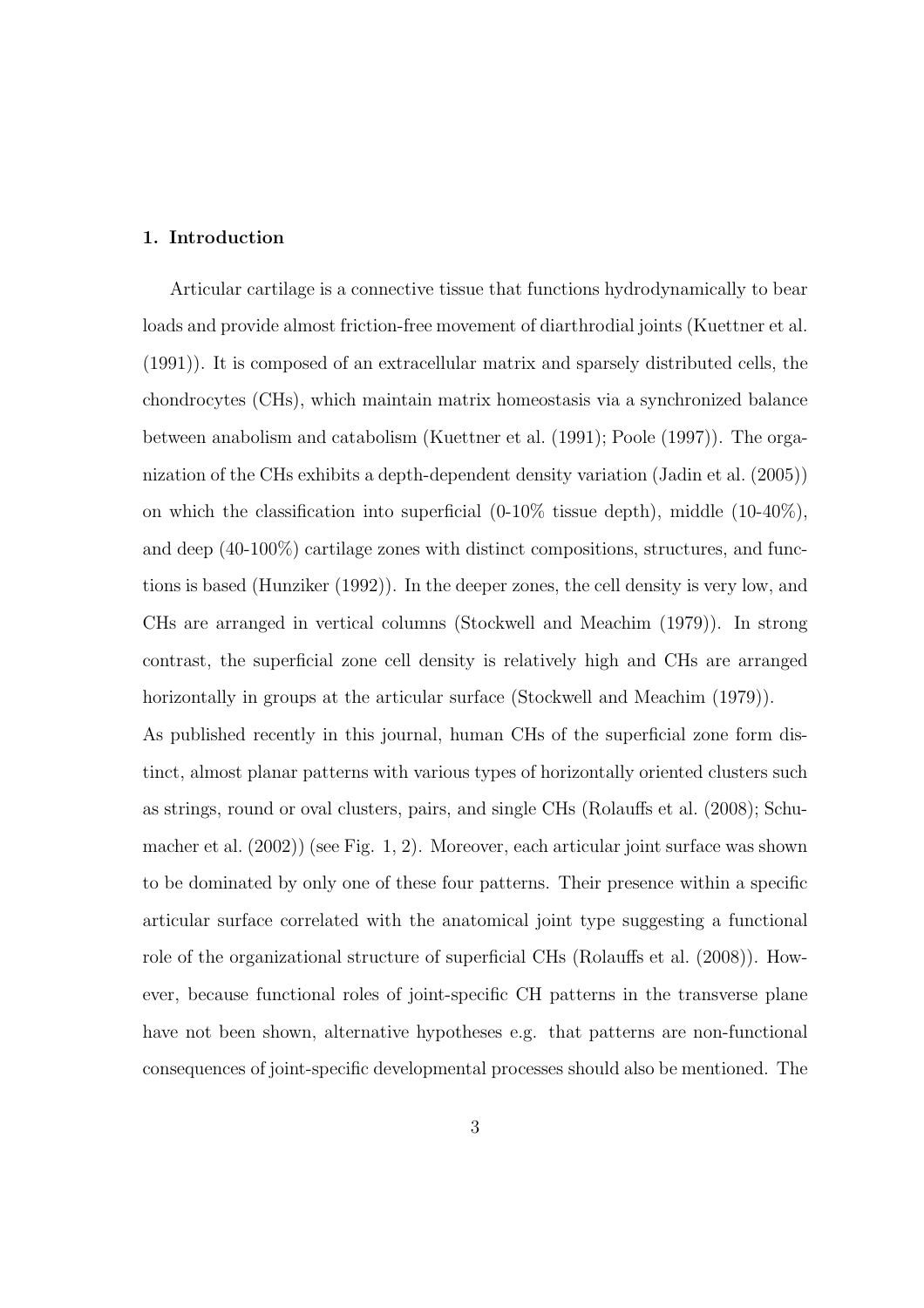correlation of specific CH patterns with specific joint types (convex/concave, rotational, uni- or bi-axial joints) was uncovered in intact, healthy human joints. In joints affected by osteoarthritis (OA), a degenerative joint disease associated with loss of CHs and matrix elements, the spatial structure of CH patterns differed greatly from that of intact joints (Rolauffs et al. (2010, 2011)). This is partially due to recently unraveled spatial re-modeling processes, partially to unordered proliferation, and partially due to cell death. Thus, the type of cellular organizational structure that is present within a given articular surface is specific for the state of disease of the corresponding joint. This may likely prove relevant for the development of quantitative diagnostic methods in the context of both clinical and fundamental research.

This vision motivated us to describe the organizational structure of human superficial CHs by a mathematical point process model. In the present study we specifically address the intact surfaces of healthy joints and hypothesize that the spatial structure of the corresponding CH patterns can be characterized by a suitably constructed point process model. Consequently, this study aims to develop such a point process, which may in future work represent a reference model for the statistical comparison of microscopy data needing classification with respect to its degree of disease. Furthermore, we aim to evaluate the quality of model fit by a comparison of geometric characteristics of simulated realizations to those of real data. Our model characterizes CH patterns within the surface of intact cartilage by a relatively small set of model parameters, thus yielding a concise representation of the complex morphology. For a future statistical classification of CH patterns, a model-based approach offers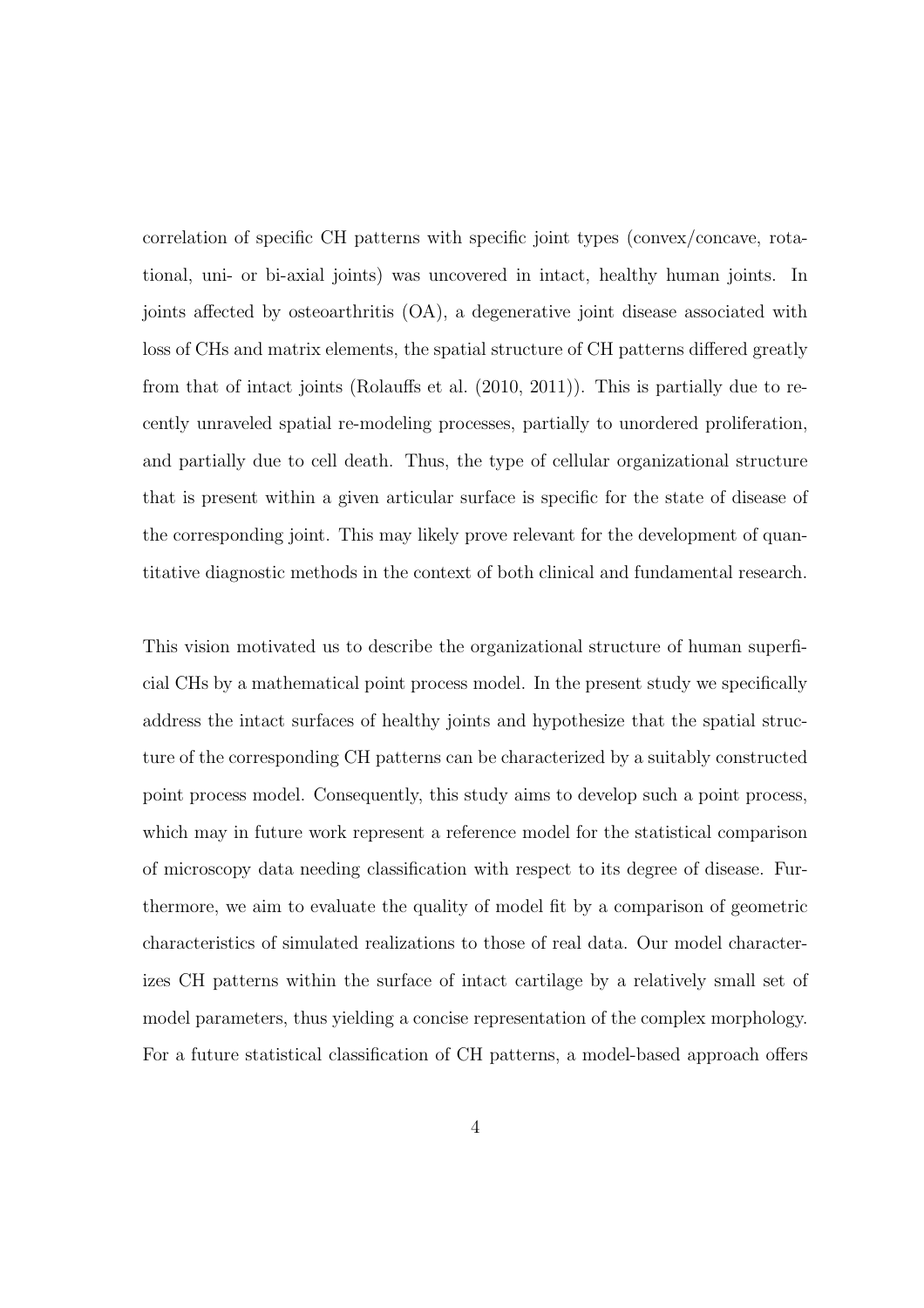the advantage that arbitrarily large samples of reference images may be easily produced by computer simulation, whereas alternative bootstrap methods require large sets of experimental data. Large samples of virtual CH patterns which are structurally similar to real microscopy data are e.g. the basis for various Monte-Carlo tests comparing patient data to a reference model for intact cartilage.

The organizational structure of CHs is characterized by highly variable shapes of CH clusters (Rolauffs et al. (2008) and (2011)). The coexistence of different shapes such as strings and elliptical clusters in single microscopy images (Fig. 2) induced a need for a rather flexible cluster point process model to adequately capture morphological variability in intact cartilage. Thus, we suggest to model the occurring cluster shapes by non-overlapping random ellipses whose shape distribution can be fitted to a given dataset by variation of model parameters. This approach turns out to be well-suited to describe and reproduce the high variability of the CH patterns of intact cartilage.

## 2. Materials and methods for data acquisition

The articular cartilage data to be modeled in this study was obtained with institutional approval from healthy adult human tissue donors ( $n = 2$ , age 52 and 60 years) within 24 hours after death through the Gift of Hope Organ and Tissue Donor Network (Illinois, USA) and through the Institute of Pathology ( $n = 2$ , age 18 and 78 years), Eberhard Karls University (T¨ubingen, Germany). We investigated cartilage samples  $(n = 4)$  from a standardized location (medial condyle of the distal femur of the knee-joint in full joint extension) where they were taken from the superficial zone of the weight-bearing area of the articular surface and were stained with an immunofluorescent reagent as previously described in Rolauffs et al. (2008). Based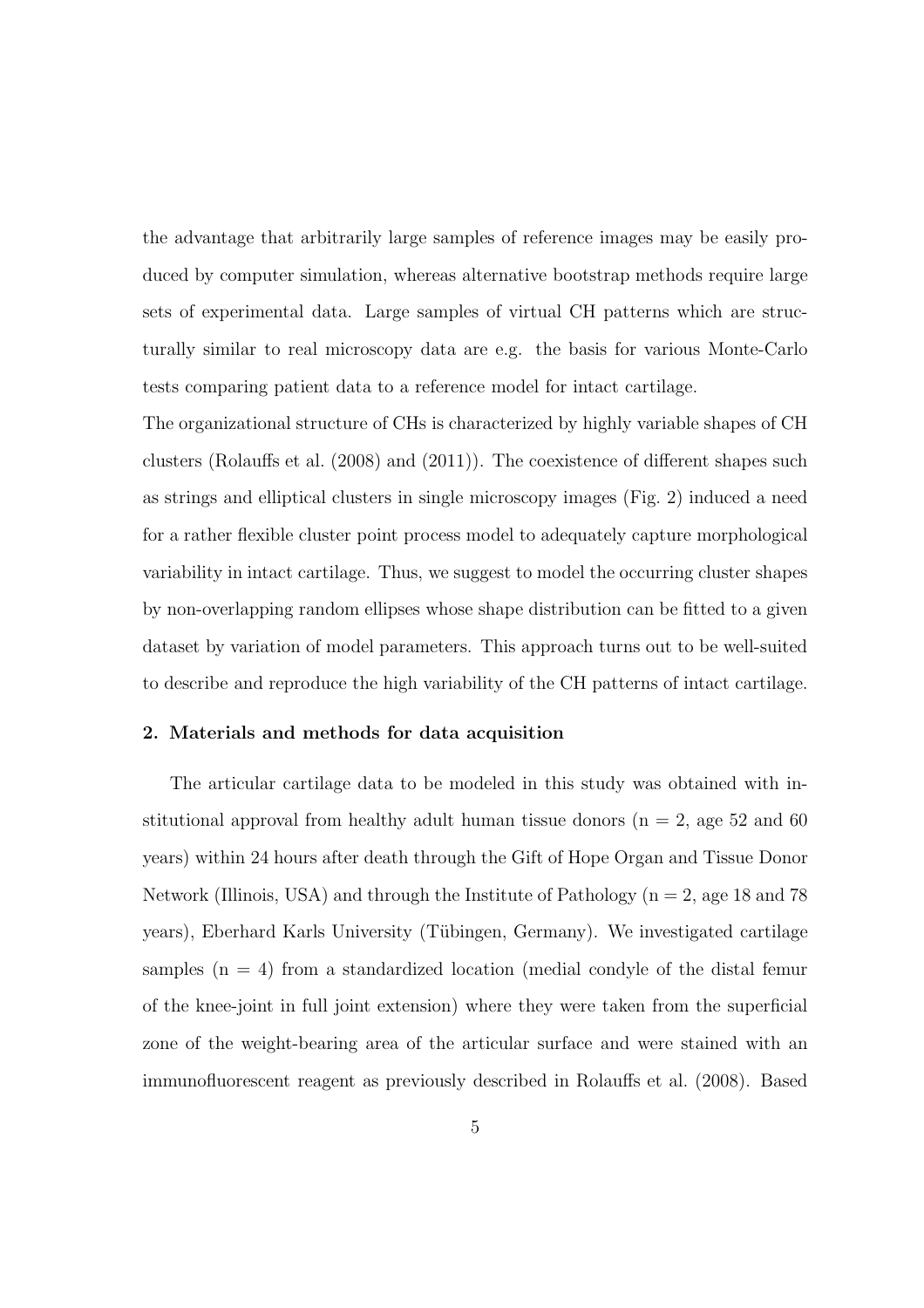on these 4 cartilage samples, we recorded 8 images of the articular surface for our analysis. Prior to cartilage sample removal, the joints were graded according to a 5-point scale by a modified Collins grading (Muehleman et al. (1997)), using the following criteria: grade 0 (normal cartilage without signs of degeneration), grade 1 (minor surface roughening), grade 2 (fibrillations and fissuring), grade 3 (full defects covering less than 30% of the articular surface), and grade 4 (full defects covering more than 30% of the articular surface). Only joints with the grades 0-1 were included into this study. No other pathology than articular degeneration was observed in any of the joints. In brief, samples were washed (1% Triton X-100 in phosphate buffered saline (PBS)) for 5 min, stained for 60 min with propidium iodide  $(10\mu g/ml)$ in PBS) and washed for 10 min with Tris-buffered saline (0.1M Tris, 0.15M NaCl, pH7.5). The superficial CH organization was visualized by fluorescence microscopy. Avoiding sectioning, all samples were viewed with a perpendicular angle between the optical axis of the microscope and the articular surface of the sample, providing a top-down view as described in Rolauffs et al. (2008), Rolauffs et al. (2010), and Rolauffs et al. (2011). The images were digitally recorded beneath the surface when CHs first came into focus (Illinois samples: Nikon Eclipse TE200 microscope at 10x magnification, objective Nikon Plan Fluor 10x/0.3 DIC L/N1, fluorescence filter appropriate for propidium iodide, manual exposure correction avoiding overexposed image areas, image resolution 696x520 pixels; Tübingen samples: Zeiss Axiophot at  $10x$  magnification, objective EC Plan-Neofluar  $10x/0.3$  M27, fluorescence filter appropriate for propidium iodide, manual exposure correction avoiding overexposed image areas, image resolution 1388x1040 pixels). The CH positions were defined by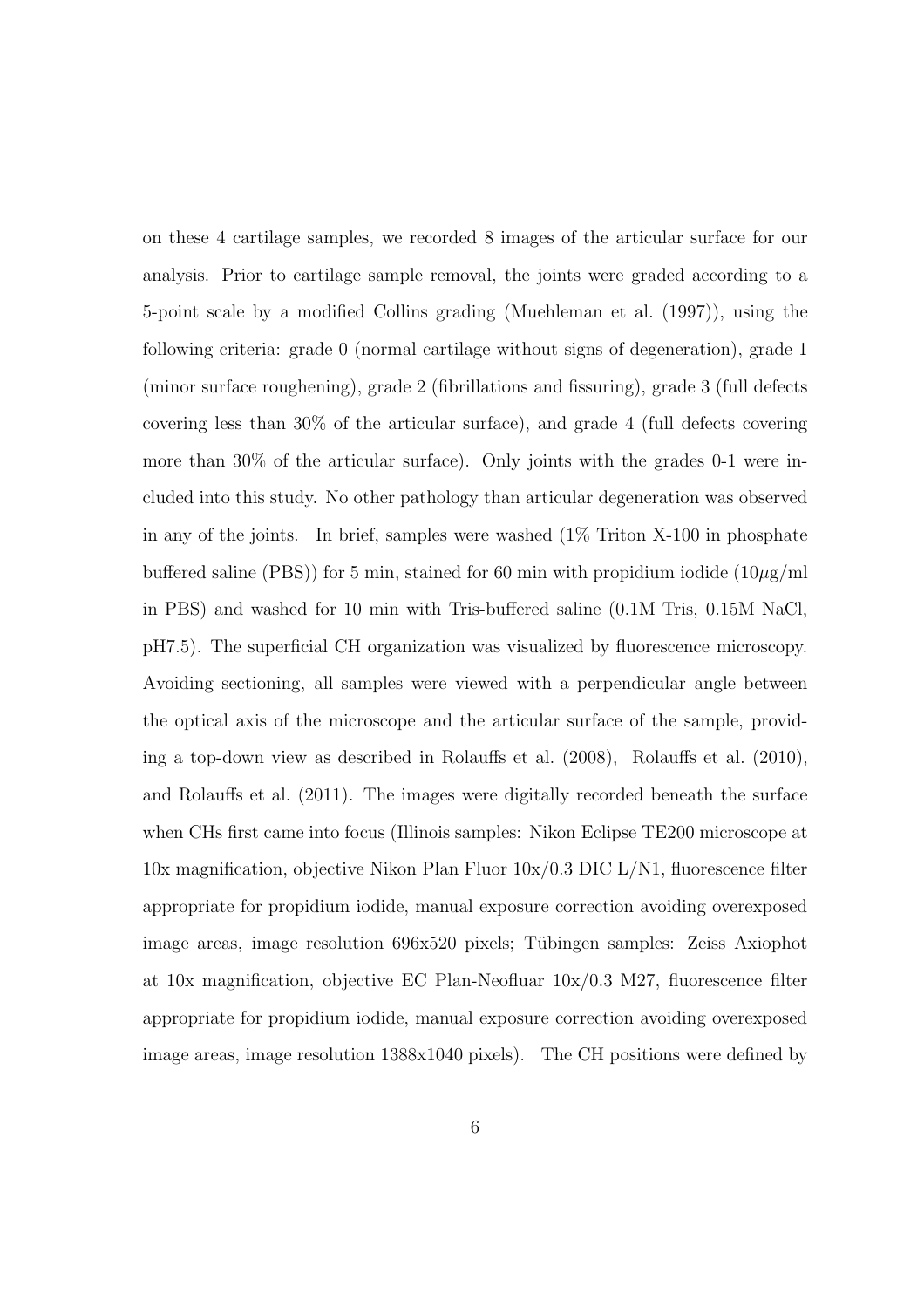their Cartesian coordinates. In brief, each image was exported with Adobe Photoshop (San Jose, CA) into ImageJ (NIH, USA), converted into grayscale values, and analyzed by finding the maxima of the local grayscale values.

Thus, each CH nucleus was identified by its local grayscale maximum and marked with a single black pixel using the ImageJ function "find maxima" (output type "single") points"), and an appropriate noise tolerance in combination with the "preview point selection". Because the analyzed CHs were mainly localized in the top optical plane, they were largely represented by crisp signals that were well suited for this type of image analysis. Cells with slightly blurred signals due to a slightly deeper z-axis position - did not represent a problem for this method. However, cell clusters rarely contained cells in and out of focus. In contrast, the signals of cells that were situated in a much deeper optical plane were blurred to such an extent that they were not analyzable by the presented method and were excluded from this study. The Cartesian coordinates of each CH nucleus center were determined with ImageJ using the method "Save xy coordinates".

The data to be modeled consisted of 8 images showing the positions of CH nuclei at the cartilage surface as found in the knee-joint (Fig. 2, left, and supplementary material). Image sizes and the numbers of contained CHs can be found in Tab. 1.

Due to the known physical dimensions of CHs in situ (Choi et al. (2007)), cellcell distances smaller than  $7.5\mu m$  were considered as artifacts (approximately  $3\%$ of all occurring cell-cell distances). Thus, of two points situated nearer than  $7.5\mu m$ one point was randomly chosen and removed  $(1.1\%$  to  $3.4\%$  of all points from each point pattern were removed). Consequently all remaining points kept an interpoint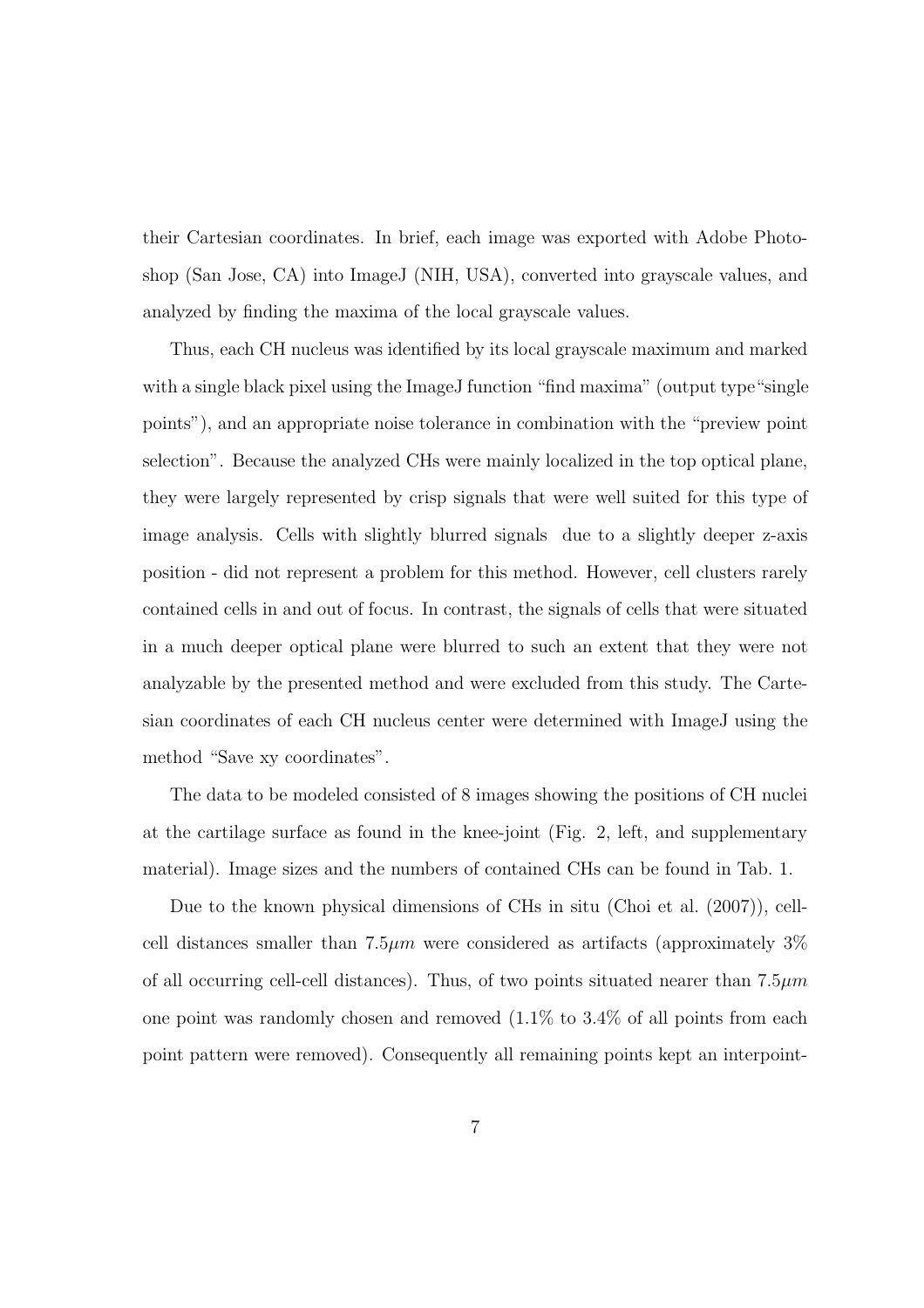distance of at least  $r = 7.5 \mu m$ . In point process theory, this distance is called a hardcore radius. If r was chosen smaller than  $7.5\mu m$ , differences in the cleaned data were marginal. For  $r \geq 7.8 \mu m$ , a substantial number of points would have been removed from the data indicating that  $7.5\mu m$  is a natural choice of the minimal inter-point-distance.

## 3. Results

## 3.1. Modeling concept

The nature of CH patterns requires a suitable point process model to satisfy the following properties.

- (i) Clusters are non-overlapping and mostly well-separated.
- (ii) Cluster shapes can be both string-like or elliptical.
- (iii) Since surface CHs do not overlap, there is a hardcore distance of points (points closer to each other than this distance do not occur).

In order to construct a point process model with these features, we apply the following general approach which will be detailed in Section 3.3. Cluster centers are given by an *elliptical Matérn hardcore process*. This point process is characterized by the property that each point is surrounded by an ellipse of random axis lengths and orientation, where the ellipses are non-overlapping. In our model each of the ellipses contains itself a collection of so-called child points. This way the model achieves a clustered structure of the overall point pattern (Fig. 2). The required variability of cluster shapes ranging from string-like to circular patterns is induced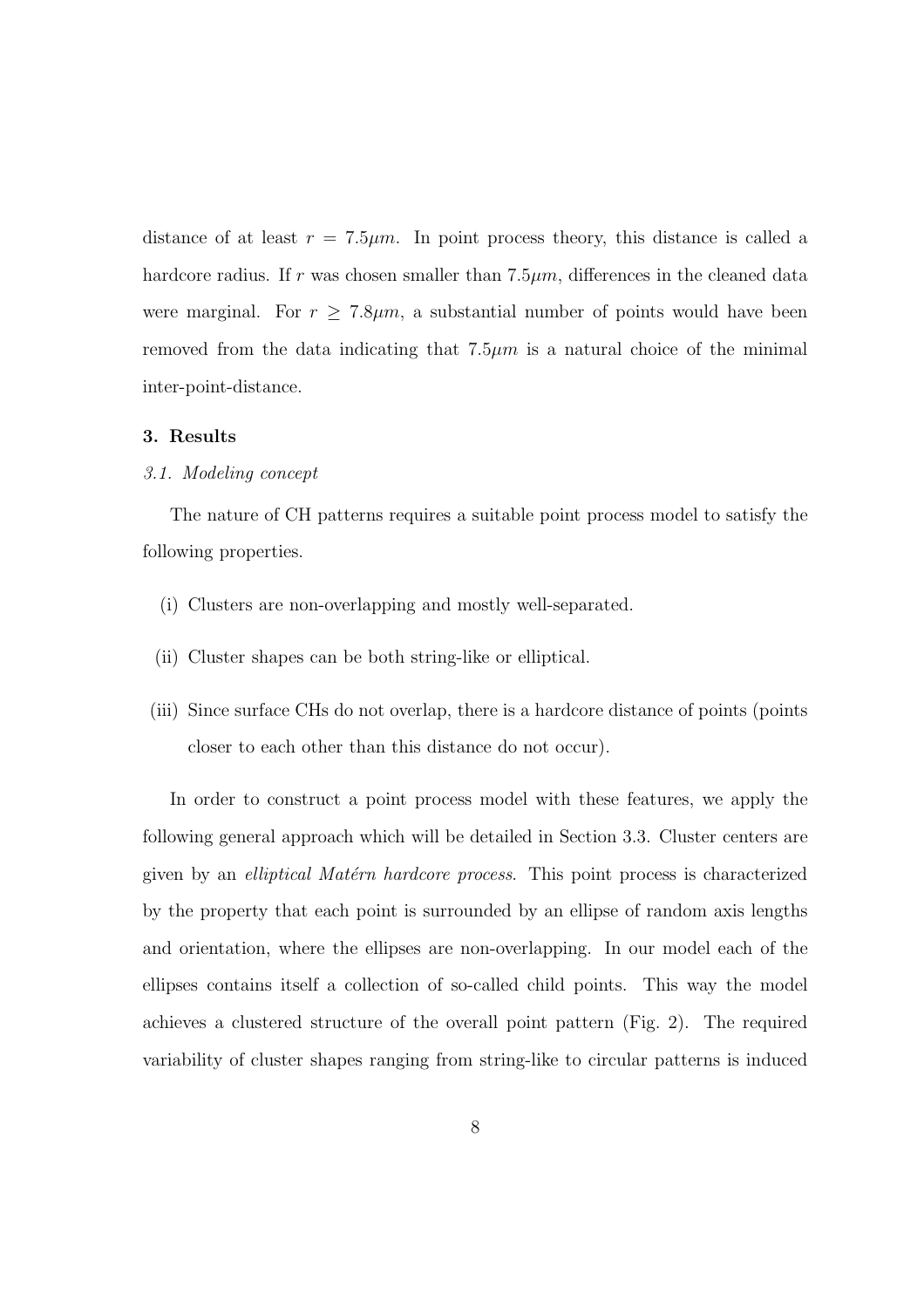by an appropriate joint distribution for the axis lengths of the ellipses. The random child points in the ellipses are finally combined with a background point pattern outside the ellipses accounting for pairs and single CHs. The hardcore distance observed in the data is ensured by the choice of corresponding models for the child and background point processes (see Section 3.3).

## 3.2. Estimation of cluster shape parameters from the microscopy data

If a point process model is intended to describe a set of data, a fitting methodology for the model parameters needs to be established. For the point process introduced below, our attempts to fit the model by the widely used minimum contrast method (see e.g. Heinrich (1992); Illian et al. (2008); Stoyan (1992)) did not result in a satisfactory resemblance of cluster shapes between model and data. As a remedy, we developed a novel approach to fit the point process to our data based on a direct estimation of the ellipse shape distribution from the microscopy images. In the current section we derive and discuss this novel approach to identify ellipses based on point patterns restricted to the ellipse area.

In a first step we extracted CH clusters directly from the image data by a standard hierarchical cluster analysis using the single linkage method (see e.g. Arabie et al. (1996); Jobson (1992) and the Appendix). Given the results of the cluster analysis summarized in Tab. 1, we were determined to estimate the axis length distribution of ellipses bounding the clusters. An ellipse centered at the origin with semi-axis lengths  $a \ge b > 0$  such that the longer axis is located on the first coordinate axis is denoted by

$$
E(a, b, 0) = \{(x_1, x_2)^\top \in \mathbb{R}^2 : \frac{x_1^2}{a^2} + \frac{x_2^2}{b^2} \le 1\}.
$$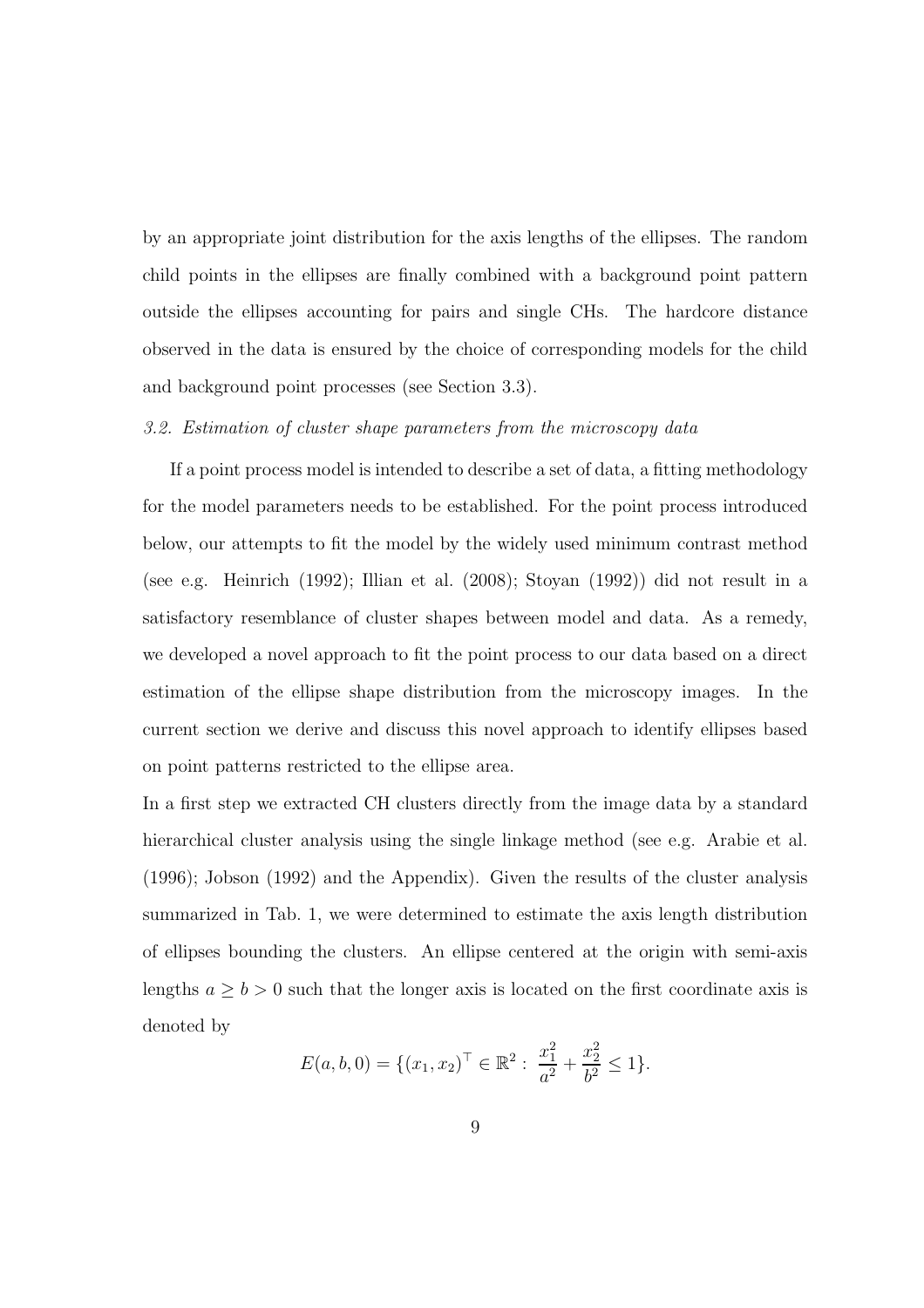| image          | subject        | area $(\mu m^2)$ | # points | intensity                       | $#$ clusters | $#$ background | $#$ ellipses |
|----------------|----------------|------------------|----------|---------------------------------|--------------|----------------|--------------|
|                |                |                  |          | $(\mu m^{-2})$                  |              | points         |              |
|                |                | $628 \times 469$ | 167      | $5.67 \cdot 10^{-4}$            | 68           | 51             | 26           |
| $\mathfrak{D}$ | 2              | $628 \times 469$ | 164      | $5.57 \cdot 10^{-4}$            | 67           | 54             | 29           |
| 3              | $\overline{2}$ | $628 \times 469$ | 172      | $5.84 \cdot \overline{10^{-4}}$ | 65           | 59             | 25           |
| 4              | 3              | $896 \times 671$ | 242      | $4.03 \cdot 10^{-4}$            | 84           | 62             | 37           |
| 5              | 3              | $896 \times 671$ | 340      | $5.66 \cdot \overline{10^{-4}}$ | 110          | 89             | 48           |
| 6              | 3              | $896 \times 671$ | 283      | $4.71 \cdot 10^{-4}$            | 99           | 95             | 37           |
|                | 4              | $896 \times 671$ | 143      | $2.38 \cdot \overline{10^{-4}}$ | 78           | 88             | 13           |
|                |                | $896 \times 671$ | 192      | $3.19 \cdot 10^{-4}$            | 83           | 80             | 23           |

Table 1: Results of the hierarchical cluster analysis for the image data to be modeled. Ellipses were constructed for clusters containing at least 3 points, the remaining cell nuclei were classified as background points.

For  $\theta \in [-\pi/2, \pi/2]$  we denote by  $E(a, b, \theta)$  the image of  $E(a, b, 0)$  under a rotation around the origin by an angle  $\theta$ .

If we consider a fixed ellipse  $E(a, b, 0)$  with  $0 < b \le a$ , the points of a homogeneous Poisson process on  $E(a, b, 0)$  are conditionally independent and uniformly distributed on  $E(a, b, 0)$  given that their number is known. Thus, the question to recover  $E(a, b, 0)$  from the realization of a Poisson process restricted to  $E(a, b, 0)$ reduces to the task of estimating a and b based on some random vectors  $Y_1, \ldots, Y_N$ , where  $Y_1, Y_2, \ldots$  are independent and uniformly distributed on  $E(a, b, 0)$ , and the Poisson distributed random variable  $N$  is independent of  $Y_1, Y_2, \ldots$ . The following proposition summarizes basic properties of such random vectors, which are easily verified by elementary computations.

Proposition 1. Let Y be a 2D random vector which is uniformly distributed on  $E(a, b, 0)$ , then  $EY = o$  and the covariance matrix  $\Sigma_Y$  of Y is given by

$$
\Sigma_Y = \left( \begin{array}{cc} \frac{a^2}{4} & 0 \\ 0 & \frac{b^2}{4} \end{array} \right).
$$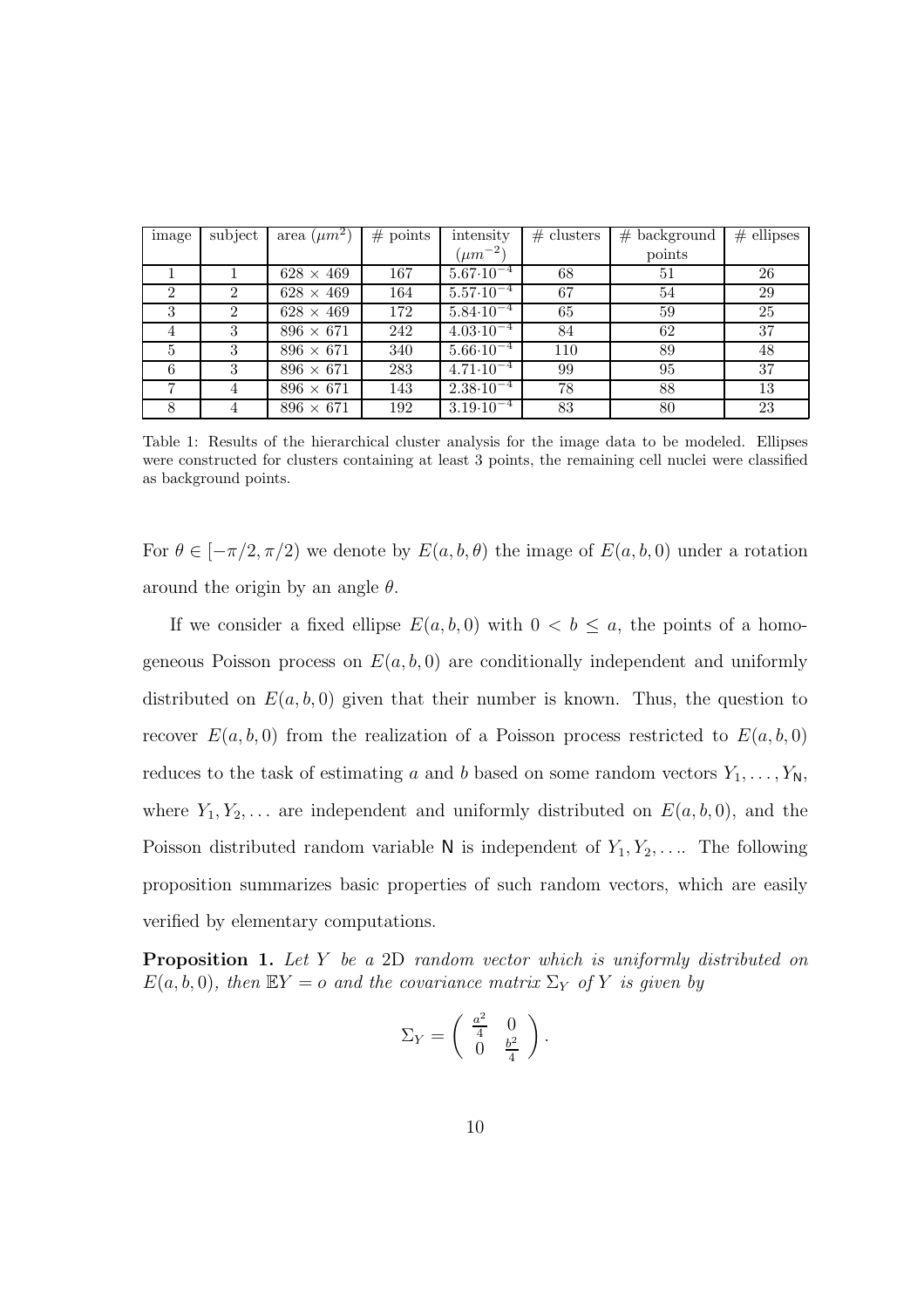This observation will finally lead to estimators for a and b using principal component analysis (PCA) (for details on PCA see e.g. Jollifee (2002)). The first principal component of a random vector Y with  $\mathbb{E}(Y^2) < \infty$  is defined as

$$
\eta_1 = \max_{\|\xi\|=1} \text{Var}(\xi^\top Y)
$$

and the corresponding direction of maximum variance is denoted by

$$
\xi_1 = \arg \max_{\|\xi\|=1} \text{Var}(\xi^\top Y).
$$

The second principle component is then given by

$$
\eta_2 = \max_{\|\xi\|=1} \text{Var}\big(\xi^\top (Y - \xi_1 \xi_1^\top Y)\big)
$$

with a corresponding direction of maximum residual variance

$$
\xi_2 = \arg \max_{\|\xi\|=1} \text{Var}(\xi^\top (Y - \xi_1 \xi_1^\top Y)).
$$

Since Y is a 2D random vector, it is easily seen that  $\xi_2$  is one of the two unit vectors orthogonal to  $\xi_1$ . Moreover, it is well-known that  $\eta_1$  and  $\eta_2$  are the eigenvalues of the covariance matrix  $\Sigma_Y$ , whereas  $\xi_1$  and  $\xi_2$  are corresponding eigenvectors of unit length (Jollifee (2002) pp.5). Thus, Proposition 1 entails the following result. Corollary 2. Let  $Y \sim U(E(a, b, 0))$  with  $a > b$ , then

$$
\eta_1 = \frac{a^2}{4}, \qquad \eta_2 = \frac{b^2}{4}, \qquad \xi_1 = (1, 0)^\top, \qquad \text{and} \qquad \xi_2 = (0, 1)^\top.
$$

Now we consider the eigenvalues  $\hat{\eta}_1 \geq \hat{\eta}_2$  of the sample covariance matrix

$$
\widehat{\Sigma}_Y = \frac{1}{\mathsf{N}-1}\sum_{i=1}^{\mathsf{N}} (Y_i - \overline{Y}_{\mathsf{N}})(Y_i - \overline{Y}_{\mathsf{N}})^{\top}
$$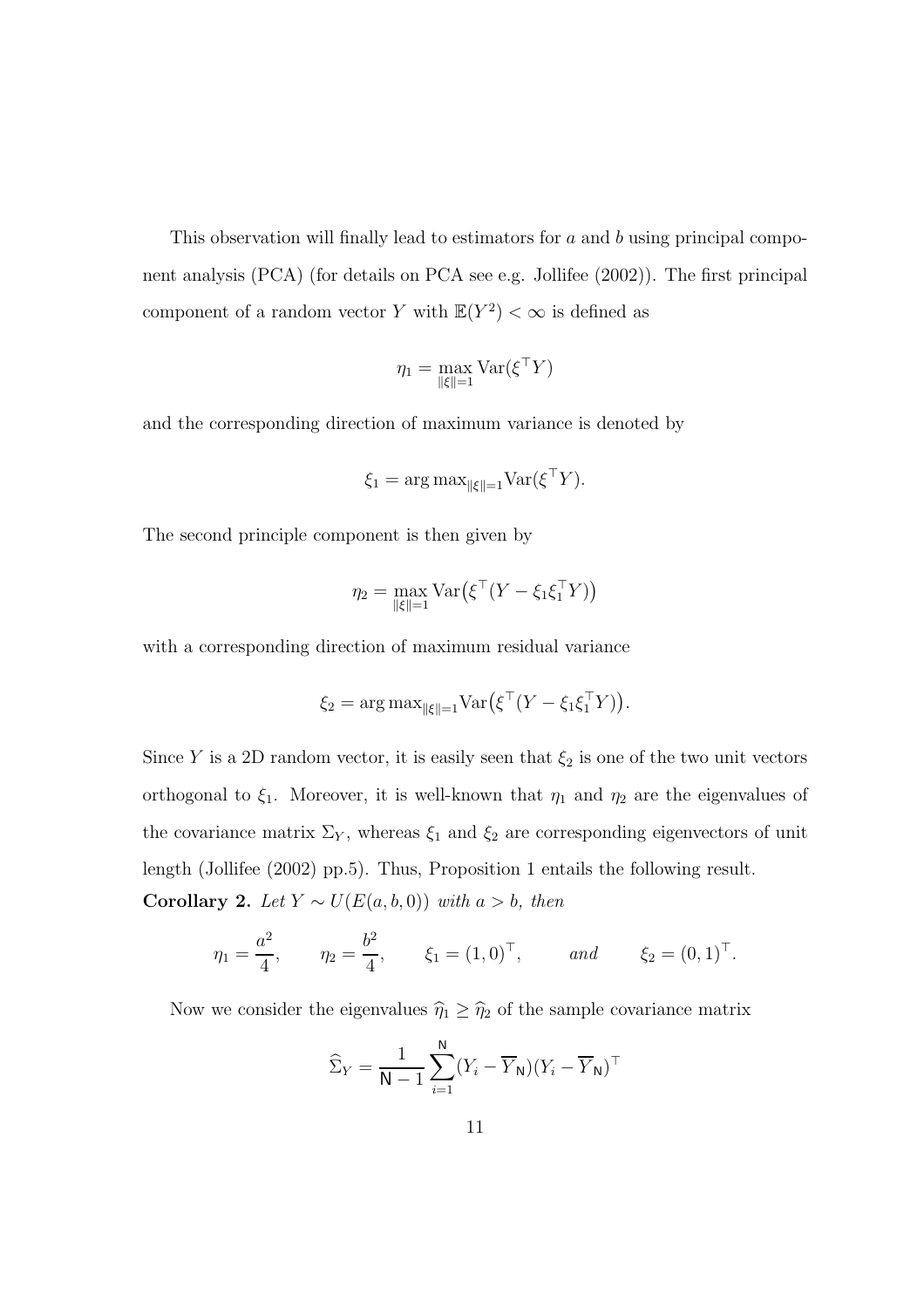of  $Y_1, \ldots, Y_N$ , where  $N \geq 2$ . For a and b we obtain the natural estimators

$$
\widehat{a} = 2\sqrt{\widehat{\eta}_1}
$$
 and  $\widehat{b} = 2\sqrt{\widehat{\eta}_2}$ .

This defines a method to estimate the semi-axis lengths a and b from a realization of a Poisson process in the ellipse  $E(a, b, 0)$  with parallel orientation to the coordinate axes. In a next step we consider ellipses  $E(a, b, \theta) + c$  which are rotated by an angle  $\theta$  and centered at some point  $c \in \mathbb{R}^2$ . Let  $O_\theta$  be the orthogonal matrix describing a rotation by an angle  $\theta \in [-\pi/2, \pi/2)$  around the origin, i.e., in particular  $O_{\theta}^{-1} = O_{\theta}^{-1}$ . If we consider shifted and rotated versions  $O_{\theta}Y_1 + c, \ldots, O_{\theta}Y_N + c$  of the random vectors  $Y_1, \ldots, Y_N$ , we obtain a Poisson process in the ellipse  $E(a, b, \theta) + c$ . The covariance matrix  $\Sigma_{O_{\theta}Y+c}$  of the transformed random vector  $O_{\theta}Y+c$  is given by

$$
\Sigma_{O_{\theta}Y+c} = O_{\theta} \Sigma_Y O_{\theta}^{\top}.
$$

Thus,  $\Sigma_{O_{\theta}Y+c}$  has the same principal components as  $\Sigma_{Y}$ . This observation and the fact that the columns of  $O_\theta$  form an orthonormal basis of eigenvectors of  $\Sigma_{O_\theta Y+c}$  lead to the following generalization of Corollary 2.

Corollary 3. Let  $Y \sim U(E(a, b, \theta) + c)$  with a > b, then

$$
\eta_1 = \frac{a^2}{4}, \qquad \eta_2 = \frac{b^2}{4}, \qquad \xi_1 = (\cos \theta, -\sin \theta)^\top, \text{ and } \qquad \xi_2 = (\sin \theta, \cos \theta)^\top.
$$

As a consequence, given a sequence of conditionally independent random vectors  $Y_1, \ldots, Y_N$  with  $Y_i \sim U(E(a, b, \theta) + c)$  and  $N \geq 2$  we obtain the natural estimators

$$
\hat{a} = 2\sqrt{\hat{\eta}_1}, \qquad \hat{b} = 2\sqrt{\hat{\eta}_2}, \text{ and } \qquad \hat{\theta} = \arcsin(-\hat{\xi}_{1,2})
$$
\n(1)

for a, b, and  $\theta$ , where  $\hat{\eta}_1$ , and  $\hat{\eta}_2$  are the eigenvalues of the sample covariance matrix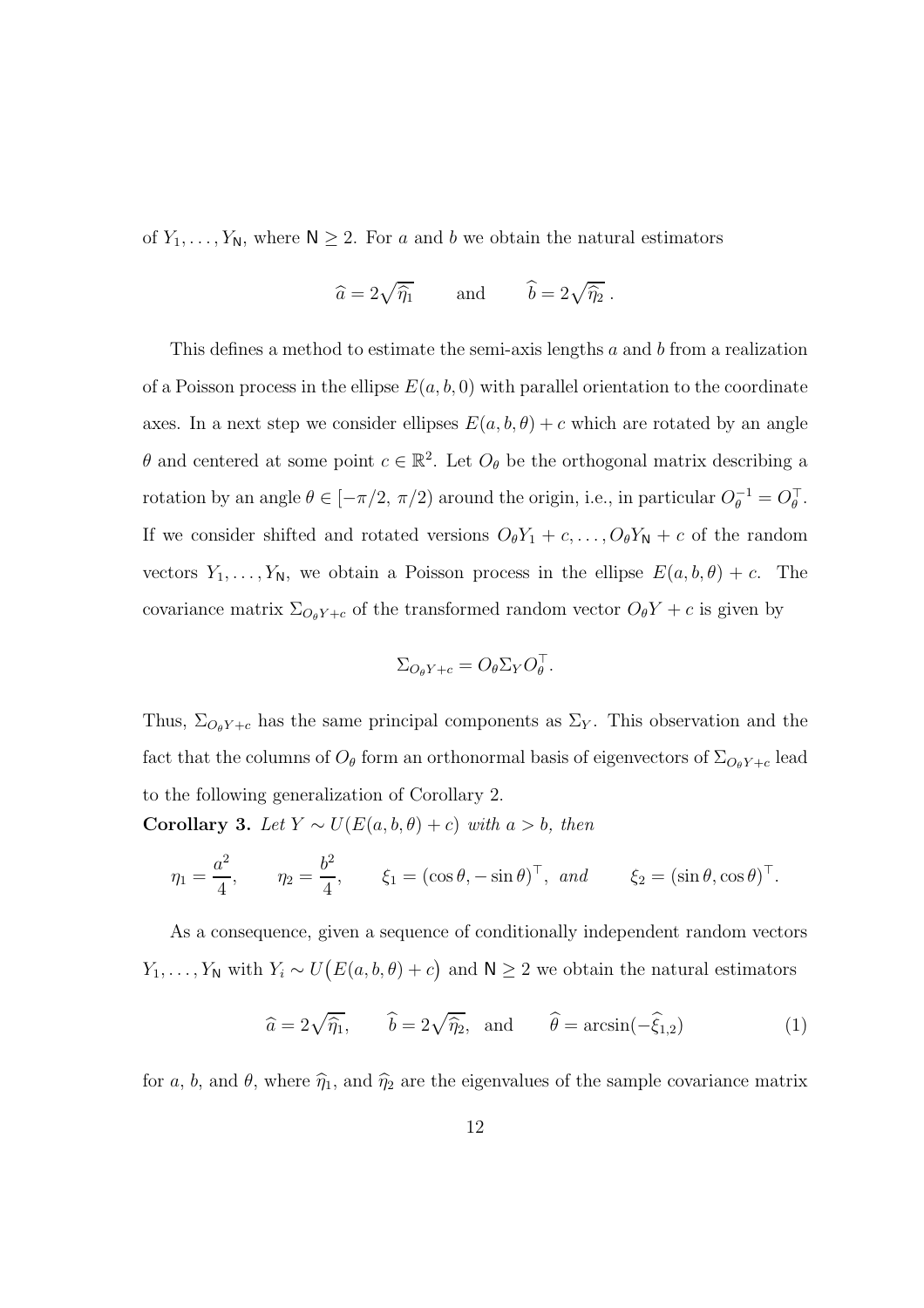$\Sigma_Y$ , and  $\xi_1 = (\xi_{1,1}, \xi_{1,2})^\top$  is an eigenvector of unit length for  $\hat{\eta}_1$  with  $\xi_{1,1} \geq 0$ . Moreover, given that  $N > 0$ , Proposition 1 yields that  $\hat{c} = \overline{Y}_{N}$  defines an unbiased estimator for the location vector c. It is verified by elementary computations that if in the above definitions the Poisson distributed random variable N is replaced by a deterministic integer  $\nu \geq 0$ , the assumptions on  $Y_1, \ldots, Y_{\nu}$  entail the strong consistency of the estimators  $\widehat{a}$ ,  $\widehat{b}$ , and  $\widehat{\theta}$  as  $\nu \to \infty$ , and one can also show asymptotic unbiasedness by a dominated convergence argument. The estimators are however not unbiased as is clearly seen in Fig. 3 (a), where small numbers of points in particular lead to an underestimation of the minor axis length. Note that for the image data we are modeling, the independence assumption of the points is violated since a hardcore radius leads to mutual repulsion of points. However, the simulation results of Fig. 3 (c) and (d) showing the empirical conditional estimation means and standard deviations in the hardcore setting given that  $N = \nu$  indicate that the hardcore effect of our data does not lead to severe distortions of the estimation results in comparison to the independent setting.

In real CH patterns one also finds string-like clusters, where the number of points on the surrounding ellipse is proportional to the major axis length rather than to the ellipse area (Fig. 2). As will be discussed later, these clusters are modeled by a different type of point process constructed by a two-step procedure. In a first step a point process is realized on the major axis of the ellipse, thus yielding points which are concentrated on a line segment. Subsequently, these colinear points are independently and uniformly shifted within the ellipse in parallel direction to the minor axis. In the following the construction of this process is made precise for the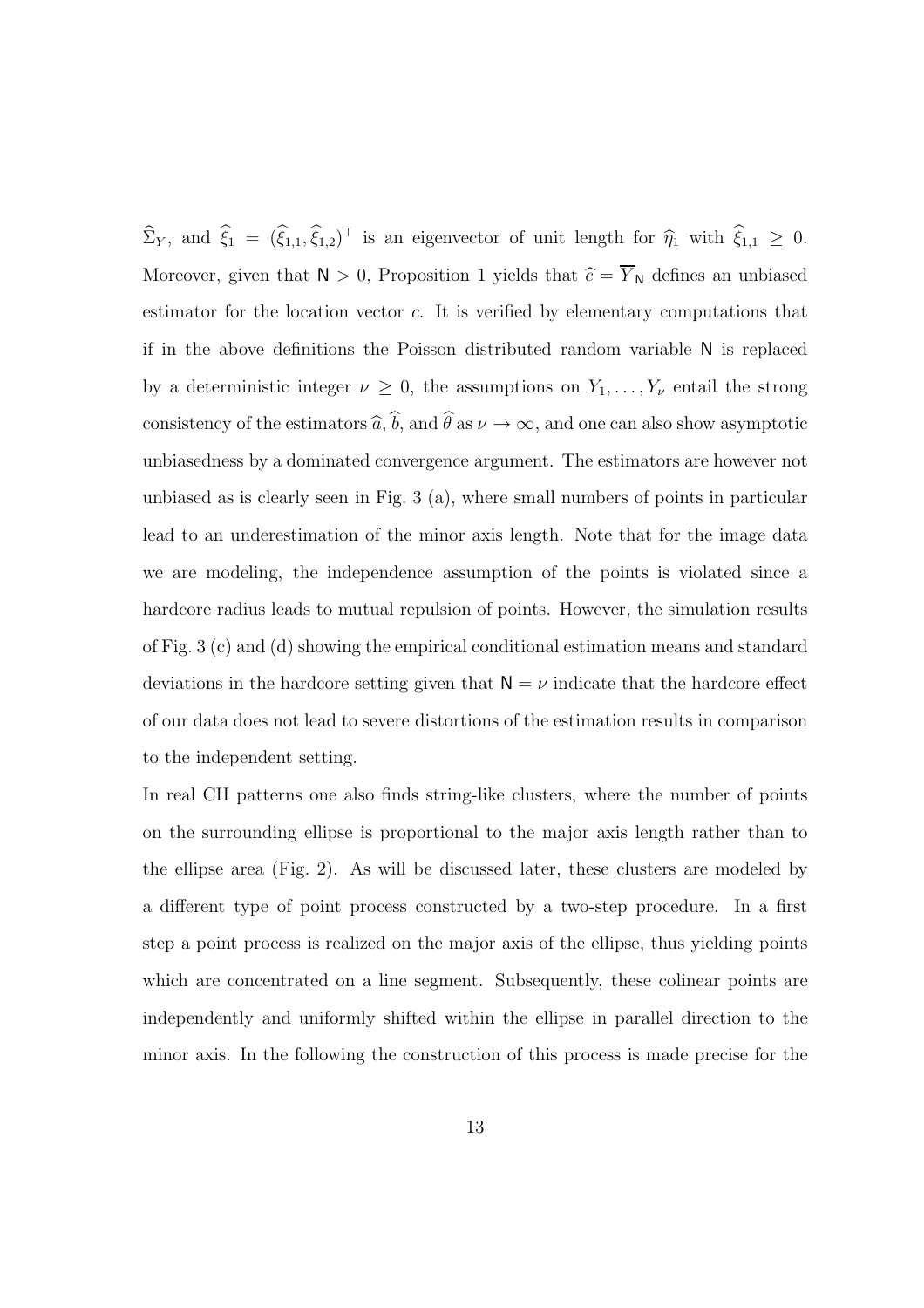ellipse  $E(a, b, 0)$ . In the easiest case, given the total number N of points equals  $\nu$ , the locations  $Y_1, \ldots, Y_{\nu}$  are independent copies of a random vector  $Y_0 = (Y_{01}, Y_{02}),$ where the first component  $Y_{01}$  is uniformly distributed on  $(-a, a)$ , i.e.,

$$
Y_{01} \sim U(-a, a),\tag{2}
$$

and the conditional distribution of  $Y_{02}$  given  $Y_{01}$  is

$$
Y_{02} | Y_{01} \sim U\left(-b\sqrt{1 - \frac{Y_{01}^2}{a^2}}, \ b\sqrt{1 - \frac{Y_{01}^2}{a^2}}\right).
$$
 (3)

Using the definition of the conditional density and elementary computations one obtains the following result.

**Proposition 4.** Let Y be a 2D random vector which is distributed as defined by  $(2)$ and (3). Then  $EY = o$  and the covariance matrix of Y is given by

$$
\Sigma_Y = \begin{pmatrix} \frac{1}{3}a^2 & 0 \\ 0 & \frac{2}{9}b^2 \end{pmatrix}.
$$

Comparing the above result to Proposition 1, it is evident that using the estimators defined by (1) to reconstruct the shape of the ellipse from point patterns formed by independent random vectors of this type, the length of the major ellipse axis is overestimated, whereas the minor axis length is slightly underestimated. This effect is illustrated by the simulation results shown in Fig. 4, where we applied the estimators in (1) in the two cases of a Poisson process (as covered by Proposition 4) and a Matérn hardcore process on the major ellipse axis prior to shifting. The simulation results indicate that in the hardcore setting the bias of the estimators only slightly increases in comparison to the Poisson case. Moreover, the bias is relatively stable in the number of points and the length of the minor axis is not severely underestimated.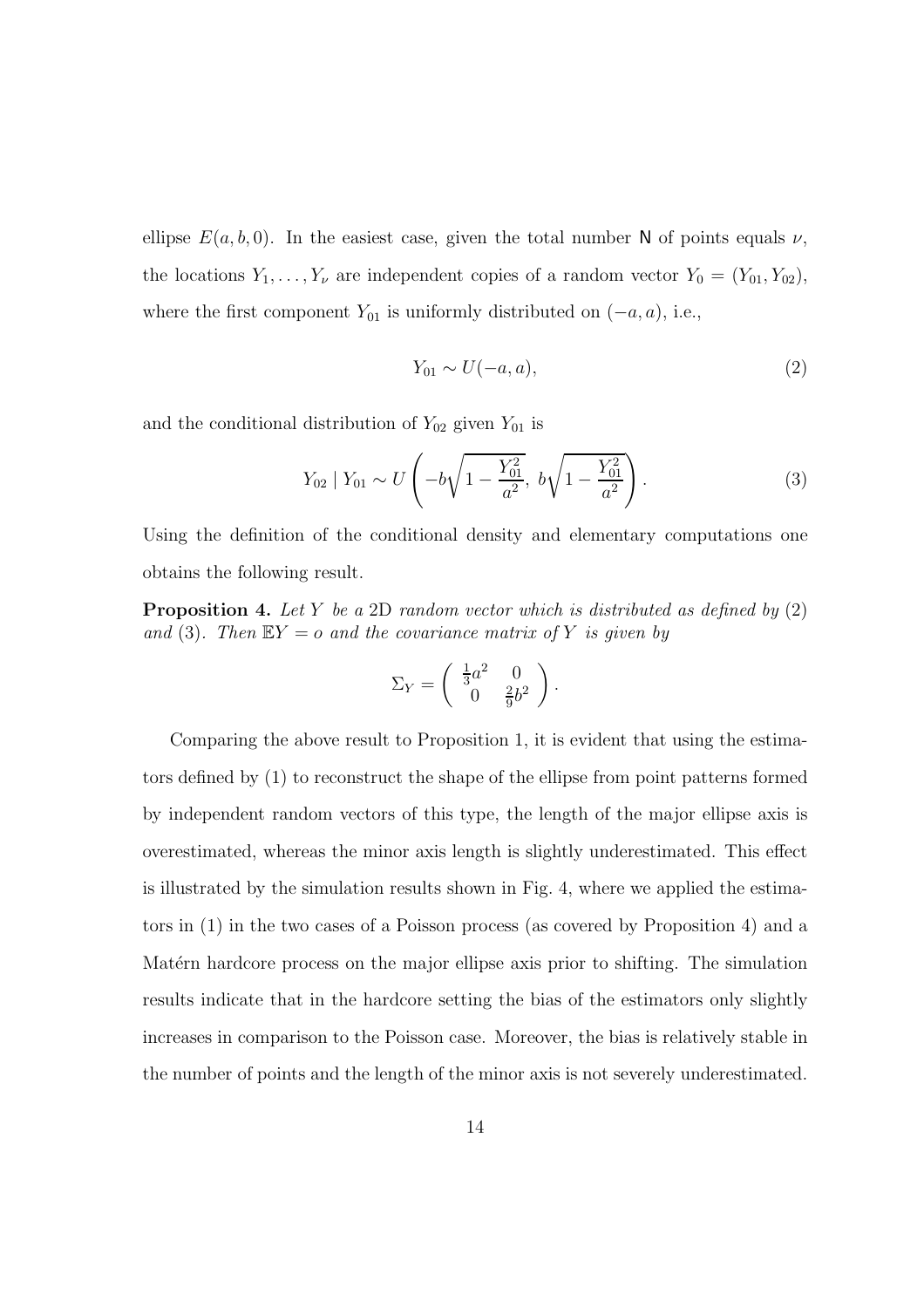#### 3.3. Point process model

In this section we describe our point process model for CH patterns to be fitted to the image data. An overview on the stepwise model construction is given in Fig. 5. Shapes and centers of the CH clusters are modeled by an elliptical Matérn hardcore process in  $\mathbb{R}^2$  with points  $\{X_n\}_{n\geq 1}$  and associated ellipses  $\{E(A_n, B_n, \Theta_n)\}_{n\geq 1}$ . The first ingredient for the construction of an elliptical Matérn hardcore process is a homogeneous Poisson point process in  $\mathbb{R}^2$  with intensity  $\lambda_0$ , where  $\lambda_0$  denotes the expected number of points in the unit square. Additionally, we consider a sequence of iid random ellipses centered at the Poisson points with independent uniform orientation distribution. These ellipses are in general overlapping. For each clique of overlapping ellipses one of them is selected at random to survive, whereas the others are deleted. For a formal construction of this thinning procedure we refer to the appendix. It is intuitively clear that large ellipses are more likely to be intersected by others than small ones, which results in a decreased survival probability during thinning. It is however not easily possible to determine the ellipse shape distribution before thinning analytically for a given shape distribution after thinning, and thus to estimate the distribution before thinning from a set of image data to be modeled. We nevertheless needed to identify an appropriate joint distribution function for the axis lengths of the typical ellipse  $E(A_0, B_0, \Theta_0)$  before thinning, and started with an analysis of the marginal distributions of the semi-axes in the microscopy data. These can be adequately approximated by two gamma distributions and hence it seems natural to model the common distribution of the semi-axis lengths by a two-dimensional analogue. Since by definition  $0 \leq B_0 \leq A_0$ , the support of an appropriate density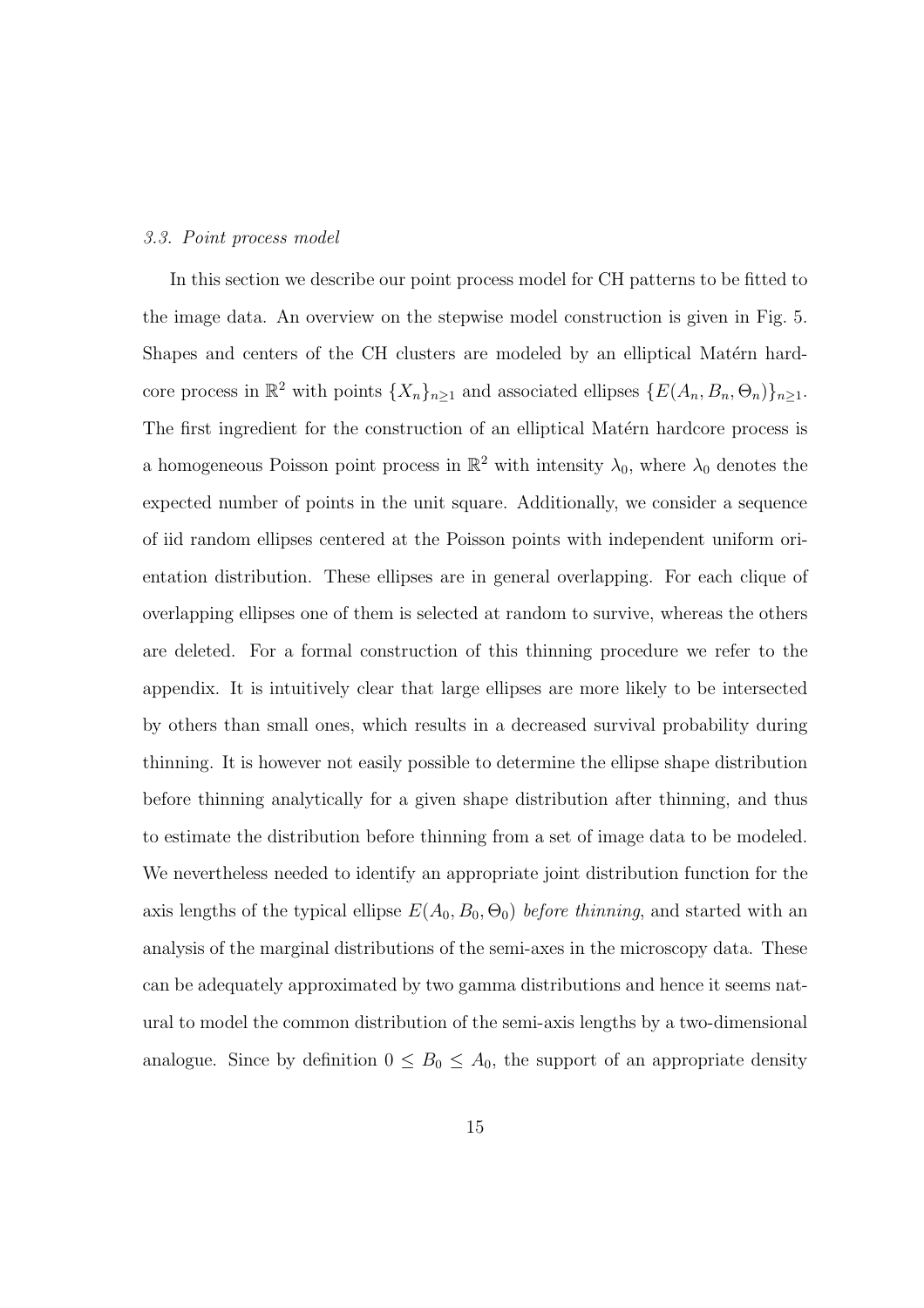function needs to be restricted to the area below the first bisecting line in the first quadrant. These considerations led us to the density

$$
f(a,b) = \kappa_f a^2 b^3 e^{-(pa+qb)} \mathbb{1}_{\{0 \le b \le a\}},\tag{4}
$$

for some parameters  $p, q > 0$ , and a normalizing constant  $\kappa_f$ . Note that  $\kappa_f$  needs not to be explicitly known in order to sample from the density  $f$  using a rejection sampler. More precisely, a realization of a random vector with density  $f$  is obtained by repeated realization of two independent random variables  $Z_a \sim \Gamma(3, p)$  and  $Z_b \sim \Gamma(4,q)$  until  $Z_a \geq Z_b$ .

Given the marked point process  $X_M = \{(X_n, E(A_n, B_n, \Theta_n))\}_{n \geq 1}$  representing the non-overlapping ellipses, we construct finite child point processes  $Y^{(n)} = \{Y_k^{(n)}\}$  $\{k^{(n)}\}$  on the ellipses  $E(A_n, B_n, \Theta_n) + X_n$  and a background point process  $Y^{(B)} = \{Y_k^{(B)}\}$  $\{k^{(D)}\}_{k\geq 1}$ outside the ellipses. The child processes  $Y^{(n)}$  on the random ellipses are independent and modeled by two different hardcore processes with hardcore distance  $r > 0$ , where the choice of the model depends on ellipse thickness. In case  $B_n > r$ , an ellipse is classified as thick and its associated child process is defined as the restriction of an ordinary Matérn hardcore process  $Z^{(n)} = \{Z_k^{(n)}\}$  $\{k^{(n)}\}_{k\geq 1}$  on  $\mathbb{R}^2$  with hardcore radius r and intensity  $\lambda_1 > 0$  to the ellipse  $E(A_n, B_n, \Theta_n) + X_n$ , i.e.,

$$
Y^{(n)} = Z^{(n)} \cap (E(A_n, B_n, \Theta_n) + X_n).
$$

An ordinary Matérn hardcore process is defined as the more general elliptical model introduced above with all ellipses given by the deterministic disc  $B(\boldsymbol{o}, \frac{r}{2})$  $\frac{r}{2}$ .

In view of our data, the number of points in thin ellipses (satisfying  $B_n \le r$ ) depends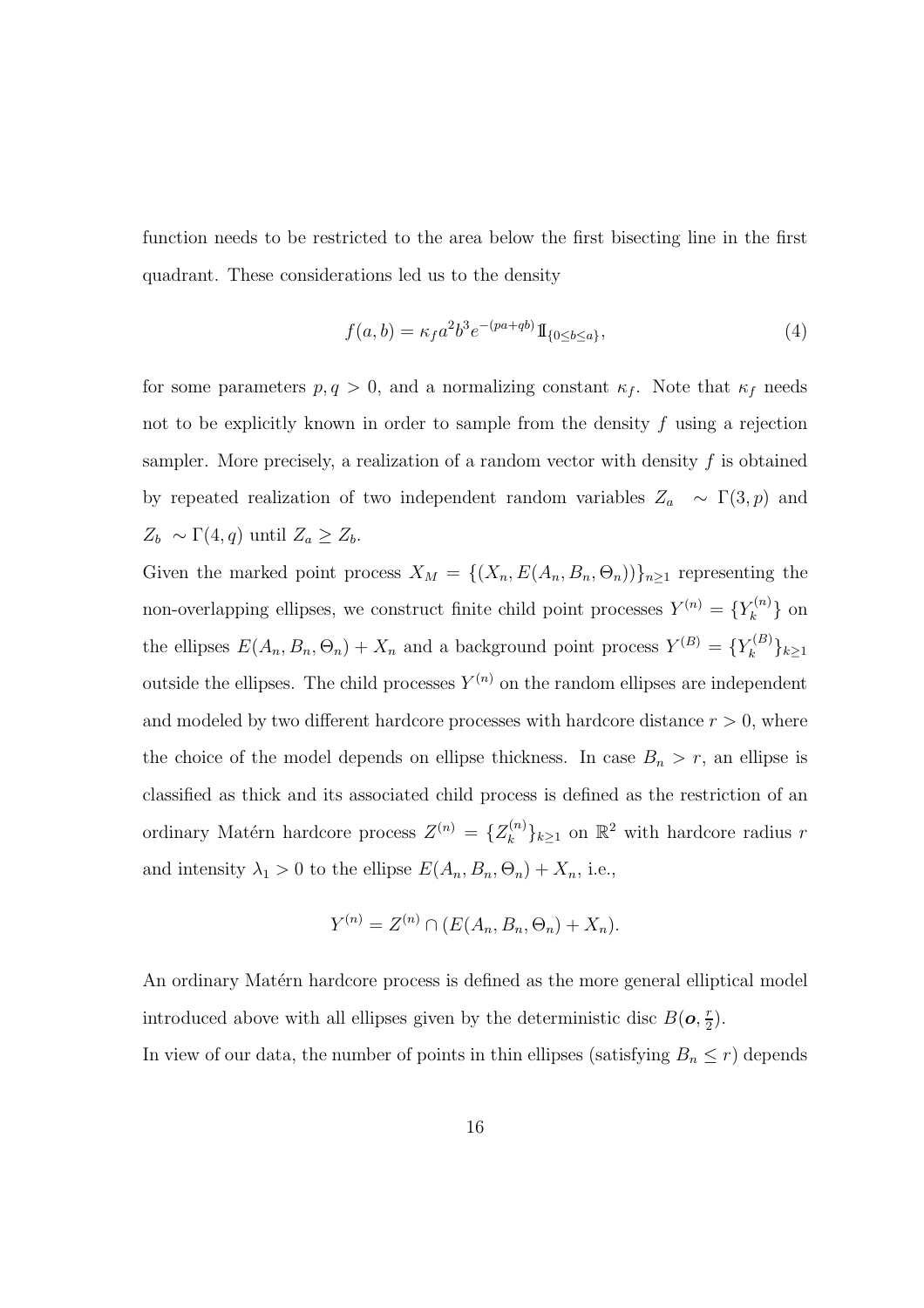primarily on the length of the major axis and not on the area of the ellipse. Clusters on thin ellipses are therefore modeled by 1D Matérn hardcore processes on the major ellipse axis, whose points are then independently and uniformly shifted within the ellipse in parallel direction to the minor axis. For a formal definition we consider a fixed thin ellipse  $E(a, b, 0)$  in parallel orientation to the coordinate system and a Matérn hardcore process  $\{Z_{1k}^{(n)}\}$  $\{n \choose 1k}_{k \geq 1}$  on  $\mathbb{R}^1$  with hardcore radius r and intensity  $\lambda_2 > 0$ . The child process on  $E(a, b, 0)$  is then defined as

$$
Y^{(n)} = \{ (Z_{1k}^{(n)}, Z_{2k}^{(n)}) \}_{k \ge 1} \cap E(a, b, 0),
$$

where the distribution of  $Z_{2k}^{(n)}$  $\chi_{2k}^{(n)}$  conditioned on  $Z_{1k}^{(n)} \sim U(-a, a)$  was defined in (3). For an ellipse  $E(a, b, \theta) + x$  in general position we consider an appropriately rotated and shifted version of the above process.

Since for the analysis of our microscopy data, ellipses could only be estimated for clusters of at least 3 points, ellipses containing less than 3 points are discarded in the model and our point process representing CH patterns is finally defined as

$$
Y = Y^{(B)} \cup \bigcup_{n:\,|Y^{(n)}| \ge 3} Y^{(n)},
$$

where  $|Y^{(n)}|$  denotes the number of points of  $Y^{(n)}$ .

It remains to specify the process  $Y^{(B)}$  of background points. For this we consider the random subset  $W_{X_M}$  of  $\mathbb{R}^2$  which is not covered by the (slightly enlarged) ellipses, i.e.,

$$
W_{X_M} = \mathbb{R}^2 \setminus \bigcup_{n: \, |Y^{(n)}| \ge 3} \big( E(A_n, B_n, \Theta_n) + X_n \big) \oplus B(\mathbf{o}, \rho), \tag{5}
$$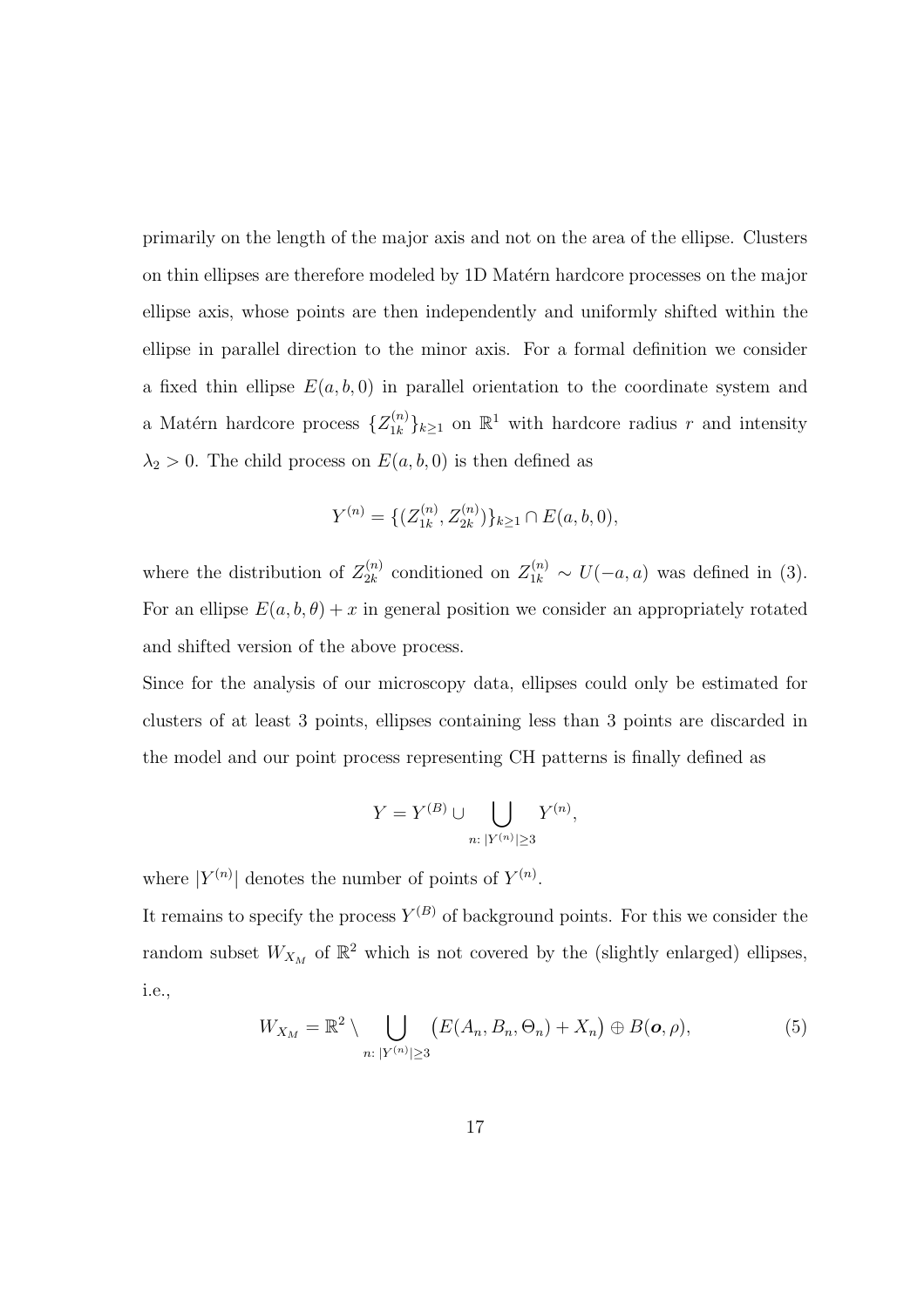where  $\oplus$  denotes the dilation  $A \oplus B = \{x + y : x \in A, y \in B\}$  of two sets  $A, B \subset \mathbb{R}^2$ . The background point process is then defined as  $Y^{(B)} = \tilde{Y}^{(B)} \cap W_{X_M}$ , where  $\tilde{Y}^{(B)}$ is an ordinary Matérn hardcore process with fixed hardcore radius  $r$  and intensity  $\lambda_3 > 0$  on  $\mathbb{R}^2$ . The parameter  $\rho$  specifies the repulsion effects of the ellipses on the background points. The dilation of the ellipses by the disc  $B(\mathbf{o}, \rho)$  in (5) ensures that the background points keep a minimal distance  $\rho$  from the ellipses.

## 3.4. Model fitting

In order to fit the point process model described in the preceding section to our CH data we need to estimate the following parameters:

- The hardcore radius  $r$ ,
- the repulsion parameter  $\rho$
- the intensity  $\lambda_0$  of the Poisson process used to define the elliptical Matérn hardcore process governing cluster shapes and locations,
- the intensity  $\lambda_1$  of the Matérn hardcore process on the thick ellipses,
- the linear intensity  $\lambda_2$  controlling the child process on the thin ellipses,
- the intensity  $\lambda_3$  of the background point process, and finally
- the parameters  $p, q$  for the density  $f$  (see (4)) controlling the axis distribution of the ellipses before thinning.

The process of model fitting explained below is summarized in Fig. 6. For our CH data, the hardcore radius r and the repulsion parameter  $\rho$  were not estimated from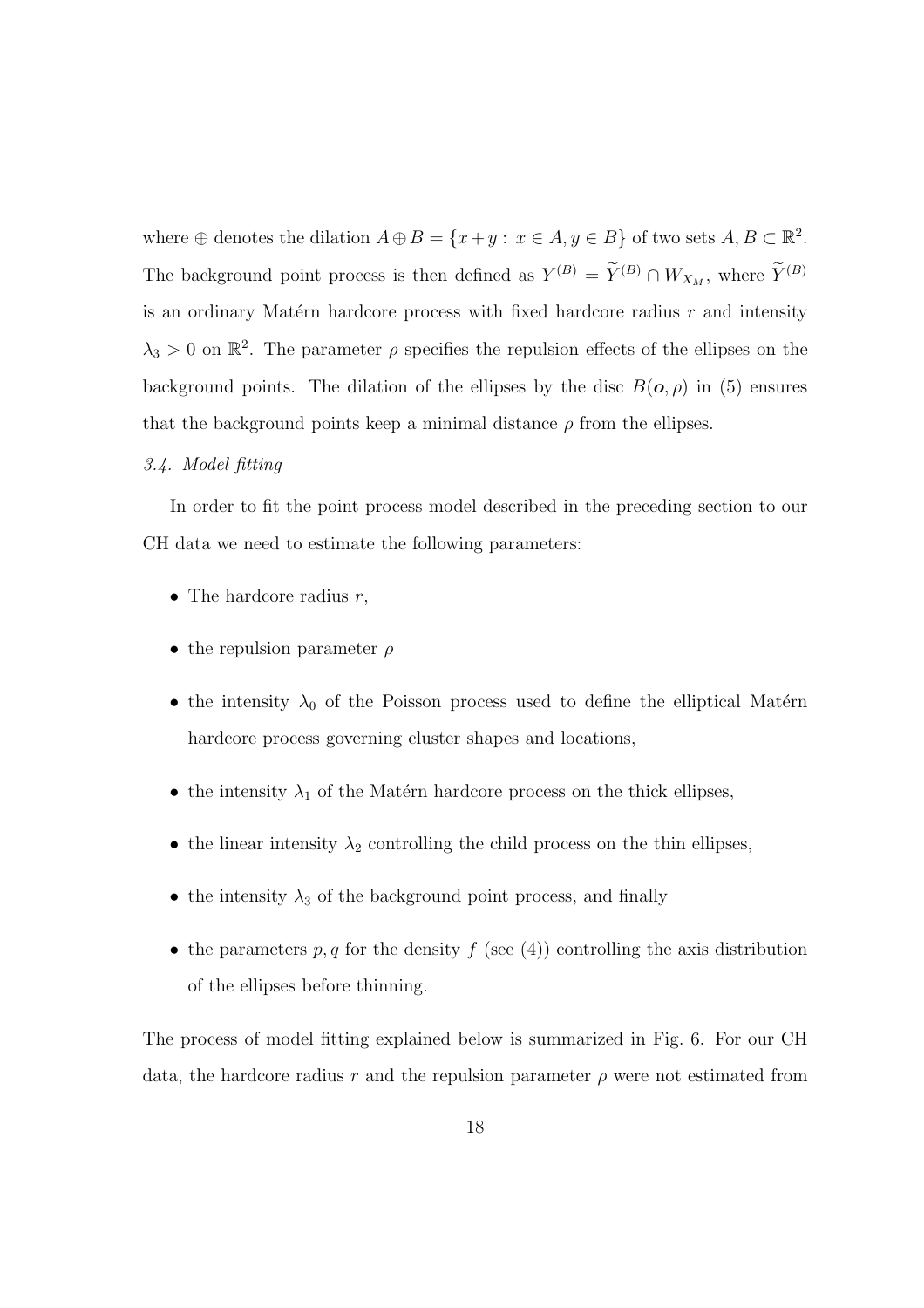the data but set to the values  $r = 7.5 \mu m$  and  $\rho = 3.5r$ , respectively. These were natural choices in view of the minimum inter-point-distances after data preprocessing and the stopping criterion during cluster analysis (see Section 2 and the Appendix). However, for general applications of the model, the hardcore radius  $r$  may be directly estimated from the data as  $\hat{r} = \min_{\substack{i \neq j \\ k = 1, ..., K}}$  $||y_{ki} - y_{kj}||$ , where  $\{y_{k1}, \ldots, y_{k\nu_k}\}\$ are the nucleus coordinates of image k. Moreover, the repulsion parameter  $\rho$  may be estimated as the minimal distance of the background points to the ellipses.

The extracted ellipses were classified as thick or thin, depending on whether their minor semi-axis exceeded  $r = 7.5 \mu m$  or not.

In order to specify estimators for the remaining parameters we introduce the following notation. For the kth image, where  $k = 1, \ldots, K$ , and ellipses constructed as described above we denote by

- $W_k$  the observation window corresponding to the k<sup>th</sup> image,
- $\bullet$   $N_1^{(k)}$  $t_1^{(k)}$  the number of the points in thick ellipses in  $W_k$ ,
- $\bullet$   $N_2^{(k)}$  $t_2^{(k)}$  the number of the points in thin ellipses in  $W_k$ ,
- $\bullet$   $N_3^{(k)}$  $t_3^{(k)}$  the number of background points in  $W_k$ ,
- $\bullet$   $\hat{E}_1^{(k1)}$  $\hat{E}^{(k1)}_{1},\ldots,\hat{E}^{(k1)}_{n_1(k)}$  $\binom{k+1}{n_1(k)}$  the estimated thick ellipses in  $W_k$ ,
- $\bullet$   $\left(\hat{a}_1^{(k)}\right)$  $\hat{b}_1^{(k1)}, \hat{b}_1^{(k1)}$ 1  $\bigg), \ldots, \bigg(\hat{a}_{n_1(k)}^{(k_1)}\bigg)$  $_{n_{1}(k)}^{(k1)},\hat{b}_{n_{1}(k)}^{(k1)}$  $n_1(k)$ ) the estimated lengths of the corresponding semi-axes,
- $\bullet$   $\hat{E}_1^{(k2)}$  $\hat{E}^{(k2)}_{1},\ldots,\hat{E}^{(k2)}_{n_{2}(k)}$  $\binom{n}{k}$  the estimated thin ellipses in  $W_k$ ,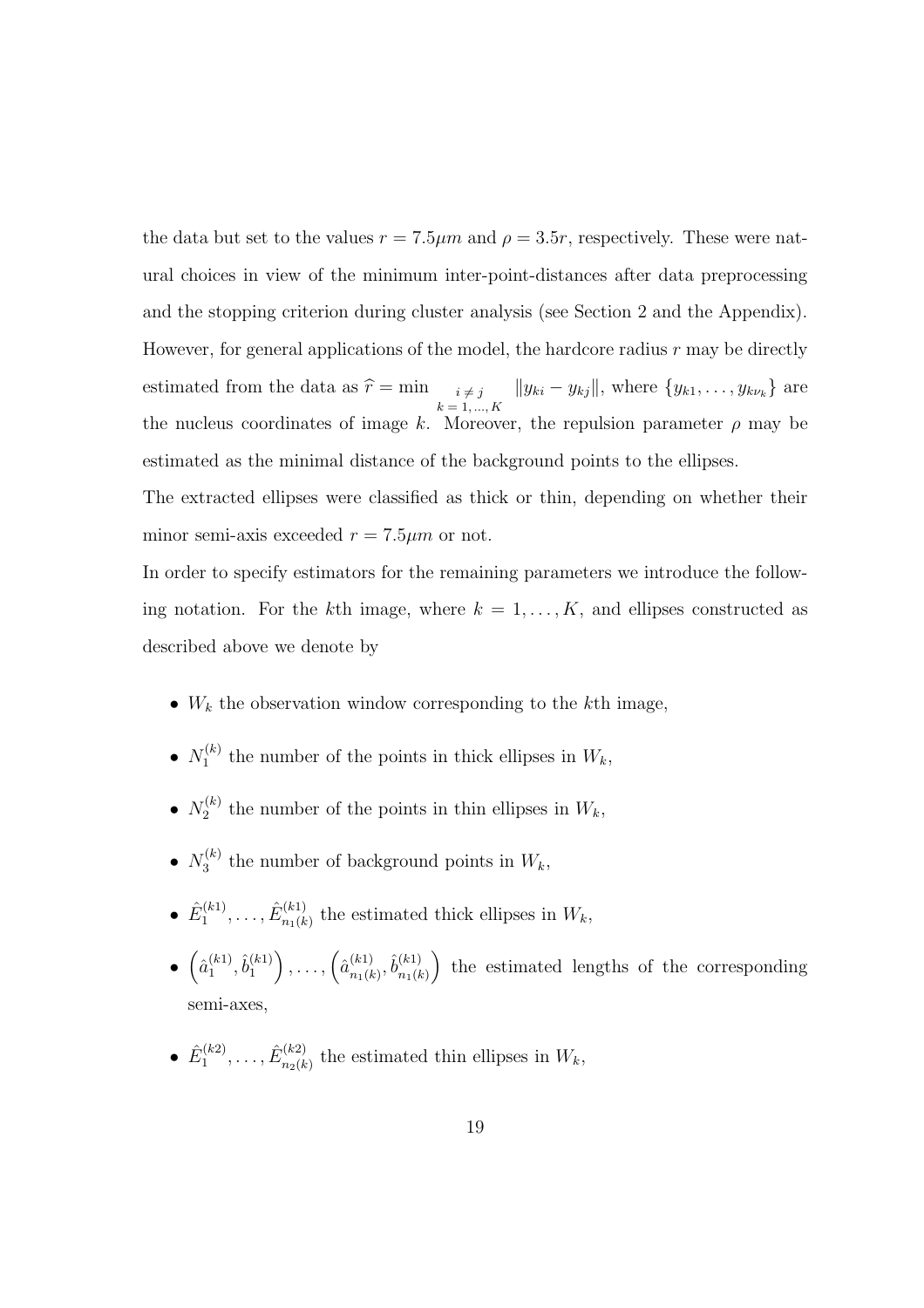- $\bullet$   $\left(\hat{a}_1^{(k2)}\right)$  $\hat{b}_1^{(k2)}, \hat{b}_1^{(k2)}$ 1  $\bigg), \ldots, \bigg(\hat{a}_{n_2(k)}^{(k_2)}\bigg)$  $_{n_{2}(k)}^{(k2)},\hat{b}_{n_{2}(k)}^{(k2)}$  $n_2(k)$ ) the estimated lengths of the corresponding semi-axes, and
- $\hat{\ell}_1^{(k)}$  $\overset{(k)}{1},\ldots,\overset{\hat{\ell}^{(k)}}{n_2}$  $\binom{k}{n_2(k)}$  the intersection lengths of the major axes in the thin ellipses with  $W_k$ .

This leads to the following natural estimators for  $\lambda_1, \lambda_2$ , and  $\lambda_3$ . We define

$$
\hat{\lambda}_1 = \frac{\sum_{k=1}^K N_1^{(k)}}{\sum_{k=1}^K |\bigcup_{i=1}^{n_1(k)} E_i^{(k)} \cap W_k|}, \qquad \hat{\lambda}_2 = \frac{\sum_{k=1}^K N_2^{(k)}}{\sum_{k=1}^K \sum_{i=1}^{n_2(k)} \hat{\ell}_i^{(k)}}, \qquad \text{and}
$$

$$
\hat{\lambda}_3 = \frac{\sum_{k=1}^K N_3^{(k)}}{\sum_{k=1}^K |W_k \setminus (\bigcup_{j=1}^2 \bigcup_{i=1}^{n_j(k)} (\hat{E}_i^{(kj)} \oplus B(\mathbf{o}, \rho))|}.
$$

As will be demonstrated below and illustrated in Fig. 7, the joint axis length distribution of the typical ellipse in the image data was well reproduced by the model when the axis length distribution before thinning was given by the density  $f$  defined in (4) which was fitted to the joint axis distribution computed from the image data. This way we neglected the difference between the distribution of a typical ellipse before and after thinning in the elliptical Matérn hardcore process, which has been discussed in Section 5.2. The simulation results in Fig. 7 indicate that the resulting increase in the likelihood of small ellipses was however compensated for, when, after completion of the thinning process, ellipses with less than three points were discarded. In summary, Fig. 7 suggests that the final simulated joint axis length distribution of the retained ellipses after thinning and discarding of ellipses containing less than three child points was in satisfactory agreement with the axis length distribution of the ellipses extracted from the image data.

The parameters p and q for the density f of  $(A_0, B_0)$  given in (4) were fitted by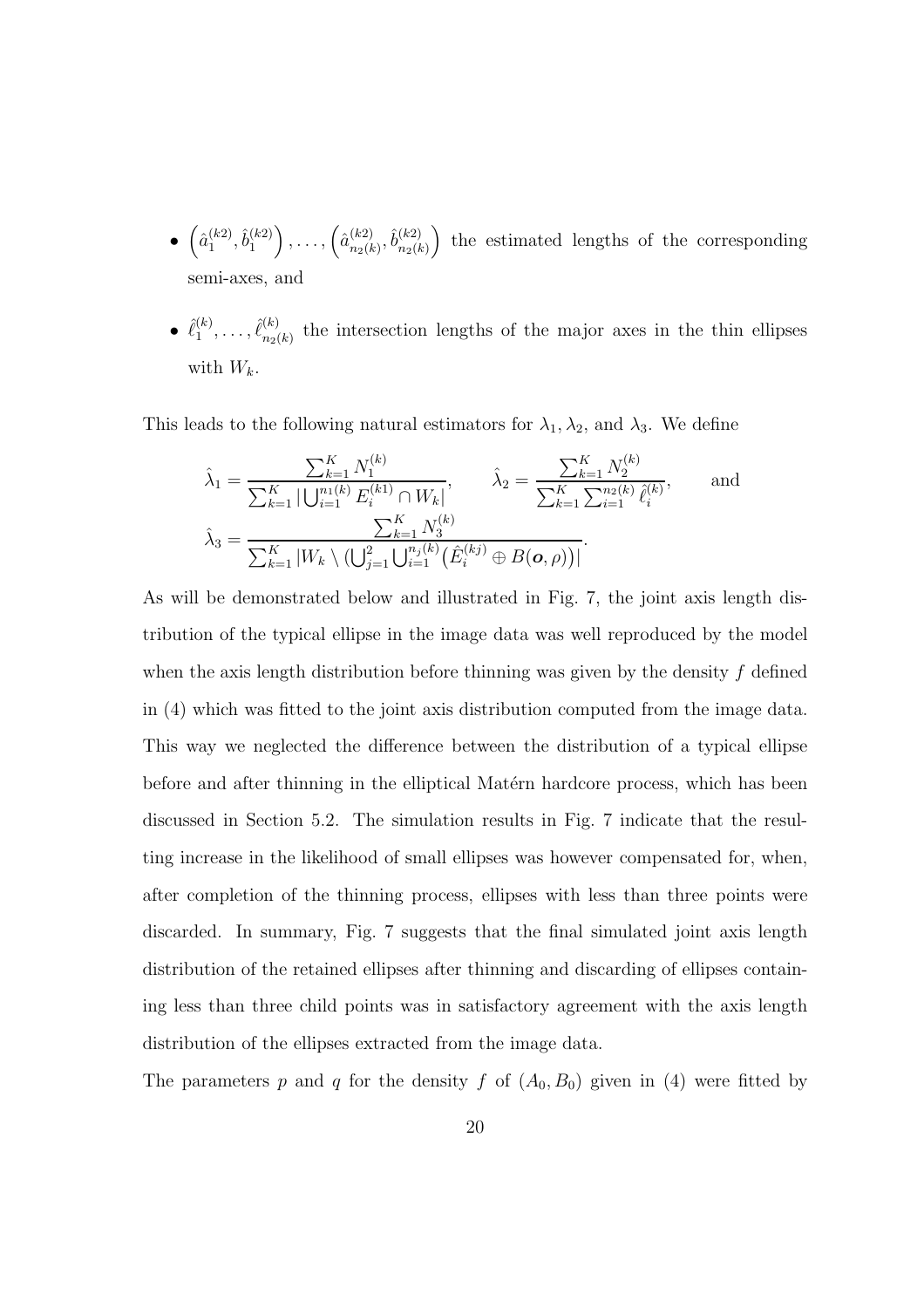| parameter   | value                                       | mean                                        | standard deviation   | <i>p</i> -value |
|-------------|---------------------------------------------|---------------------------------------------|----------------------|-----------------|
| р           | $7.7 \cdot 10^{-2}$                         | $7.98 \cdot 10^{-2}$                        | $2.77 \cdot 10^{-3}$ | 0.398           |
|             | 0.496                                       | 0.456                                       | 0.03                 | 0.166           |
| $\lambda_0$ | $1.25 \cdot 10^{-4}$                        | $1.07 \cdot 10^{-4}$                        | $1.43 \cdot 10^{-5}$ | 0.202           |
| $\lambda_1$ | $3.07 \cdot 10^{-3}$   $3.04 \cdot 10^{-3}$ |                                             | $1.83 \cdot 10^{-4}$ | 0.878           |
| $\lambda_2$ |                                             | $5.24 \cdot 10^{-2}$   $5.37 \cdot 10^{-2}$ | $1.11 \cdot 10^{-3}$ | 0.318           |
| $\lambda_3$ | $2.47 \cdot 10^{-4}$                        | $12.77 \cdot 10^{-4}$                       | $9.77 \cdot 10^{-6}$ | 0.004           |

Table 2: Empirical estimation means and standard deviations when model parameters were repeatedly fitted to samples of 8 realizations of the point process model. The true model parameters given in the first column represent the estimation results for the microscopy data. p-values refer to Monte-Carlo tests investigating the hypothesis that the true parameters are drawn from the distribution underlying the samples of estimation results.

numerical minimization of the loss function

$$
L_1(p,q) = ||(\bar{a}, \bar{b}) - \mathbb{E}_{p,q} (A_0, B_0)||,
$$

where  $\bar{a}$  and  $\bar{b}$  denote the mean estimated lengths of the major and minor semi-axes in the data. Thus, we used the moment estimator  $(\widehat{p}, \widehat{q}) = \arg \min L_1(p, q)$  for  $(p, q)$ . It remained to estimate the parameter  $\lambda_0$  determining the intensity of the ellipse centers before thinning in the elliptical Matérn hardcore process. For this purpose we used an estimator obtained by numerical minimization of the loss function

$$
L_2(\lambda_0)=|\hat{\lambda}-\lambda(\lambda_0)|,
$$

measuring the difference between the total empirical intensity

$$
\widehat{\lambda} = \frac{\sum_{k=1}^{K} (N_1^{(k)} + N_2^{(k)} + N_3^{(k)})}{\sum_{k=1}^{K} |W_k|}
$$

in the data and a Monte-Carlo estimate of the model intensity  $\lambda(\lambda_0)$ . We finally set  $\widehat{\lambda}_0 = \arg \min L_2(\lambda_0).$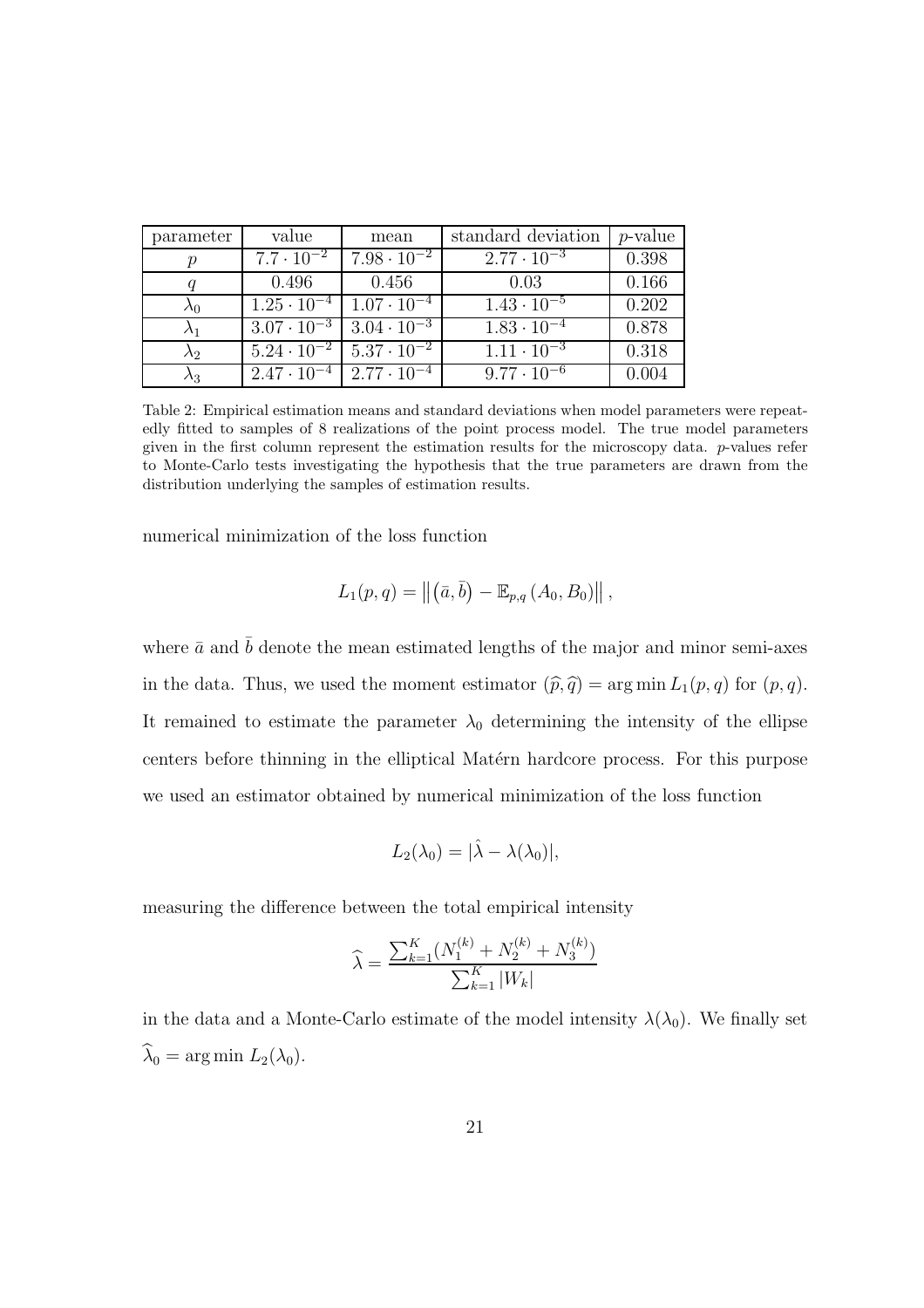## 3.5. Stability of the fitting method

The stability of the fitting methodology introduced in the preceding sections was scrutinized by a refitting procedure. For this purpose we simulated 8 realizations of the point process model with the parameters that were estimated when analyzing the microscopy data. For these 8 simulated datasets, the fitting procedure including the cluster analysis was conducted resulting in a set of estimated model parameters. This procedure of point process model realization and successive estimation of associated model parameters was performed 999 times yielding 999 estimation results, which were then compared to the real model parameters underlying the simulated point patterns. This way the stability of our statistical fitting method was assessed. The average estimation results were in close proximity to the actual model parameters despite the theoretical bias of some estimators. In addition, they exhibited only small standard deviations, which were a magnitude smaller than the corresponding means (Tab. 2). Based on the samples of estimated model parameters we conducted Monte-Carlo tests inferring whether the actual model parameters can be regarded as sampled from the distribution of the estimation results. The  $p$ -values in Tab. 2 indicate that all but one model parameter were not significantly different from the estimated counterparts, thus demonstrating the stability of our fitting method. Note that we did not correct for multiple testing, since this would have been in favor of our method. In summary, the fitting methodology (including the cluster analysis) recovers the model parameters rather adequately in the given setting of parameters and for observation windows of size and number similar to the microscopy data. The only parameter that deviated significantly from the estimation results is the intensity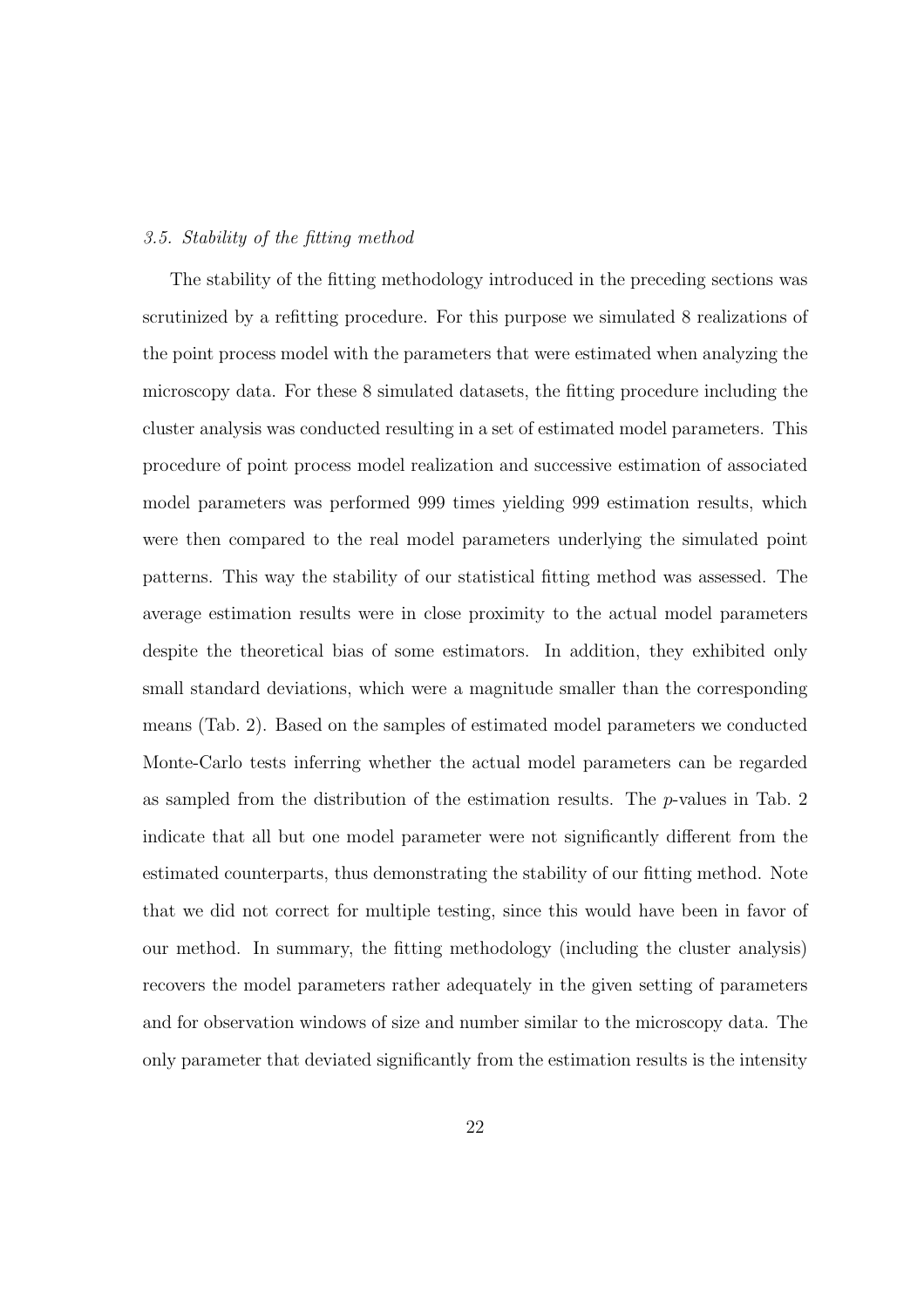of the background points  $(p = 0.004)$ , which on average exceeds the actual value by  $\sim$  12%. This may be related to the observation that in the model some child point processes within the ellipses include points with nearest neighbors farther away than  $\rho = 22.5 \mu m$ , which is the stopping distance for the cluster analysis. These points are hence classified as background points by the cluster analysis instead of being associated with an ellipse.

#### 3.6. Model validation

In order to validate the model we compared several image characteristics of simulated and microscopy data on a descriptive level. More precisely, we investigated the pair-correlation function, the nearest neighbor distance and the spherical contact distributions, which were selected on the presumable biologic relevance of the morphological image properties they capture. The pair-correlation function  $g : [0, \infty) \longrightarrow [0, \infty)$  of the point patterns monitors clustering and repulsion effects of the points. For a mathematical definition of  $g$  we refer to Illian et al. (2008). Heuristically interpreted,  $g(r)$  < 1 implies that point pairs of distance r are less likely to occur in the analyzed point patterns than in a Poisson point process of equal intensity, which indicates repulsion of points at this distance. On the other hand, clustering of points is indicated if  $g(r) > 1$  for some value  $r > 0$ , which means that there are statistically more point pairs of distance r than in a Poisson process. Since clustering of CHs is found in healthy cartilage, whereas the organization of the cells in clusters breaks down in osteoarthritic cartilage (Rolauffs et al. (2011)), the pair-correlation function assesses a biologically relevant morphological characteristic which should be reproduced by a suitable point process model. Fig. 8 (a) shows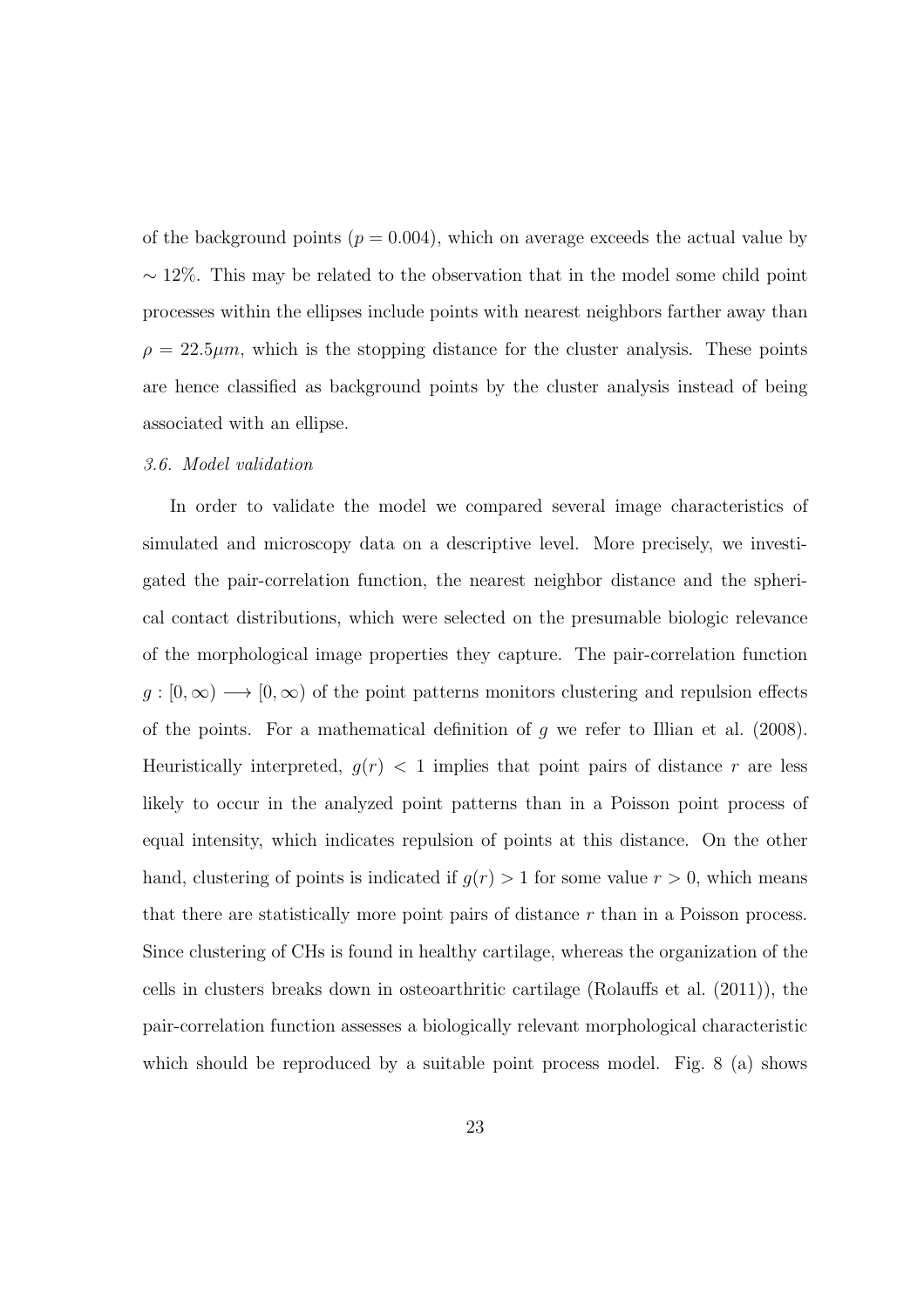an empirical 90% confidence band which was obtained by sampling from our model and a distance-wise computation of empirical quantiles. One sees that the hardcore effect of the data and the peaks of the pair-correlation functions from the three sets of microscopy data are captured rather well. Thus, hardcore and clustering effects are similar in the model and the image data. Moreover, the variability of the model seems to be comparable to the real data, even if the variations of peak height for the 8 analyzed microscopy images was slightly larger than observed in the model. The second characteristic we considered for model validation is the nearest-neighbordistance distribution function (NNDDF)  $D : [0, \infty) \longrightarrow [0, 1]$ . For a stationary point processes  $Y = \{Y_n\}_{n\geq 1}$  (without multiple points) and intensity  $\lambda > 0$  observed on an arbitrary window W of positive volume,  $D(r)$  is defined as

$$
D(r) = \frac{1}{\lambda |W|} \mathbb{E} \sum_{n \geq 1} \mathbb{1}_{\{Y_n \in W, \min_{m \neq n} ||Y_m - Y_n|| \leq r\}}.
$$

From a biological point of view, the distance of the CHs to their nearest neighbor is important for the effectiveness of fluid-flow-related or diffusion-driven chemical signal transduction between cells. Fig. 8 (b) shows pointwise empirical confidence intervals of the estimated model NNDDF and corresponding estimation results for the cartilage image data. For r between 18 and  $30 \mu m$  the mean NNDDF of the microscopy data is slightly larger than the upper envelope of the model NNDDF, which nevertheless captures some of the images (corresponding to subject 4) rather well.

As a third characteristic for model validation we estimated the spherical contact distribution function (SCDF)  $H : [0, \infty) \longrightarrow [0, 1]$  of the point patterns, which for a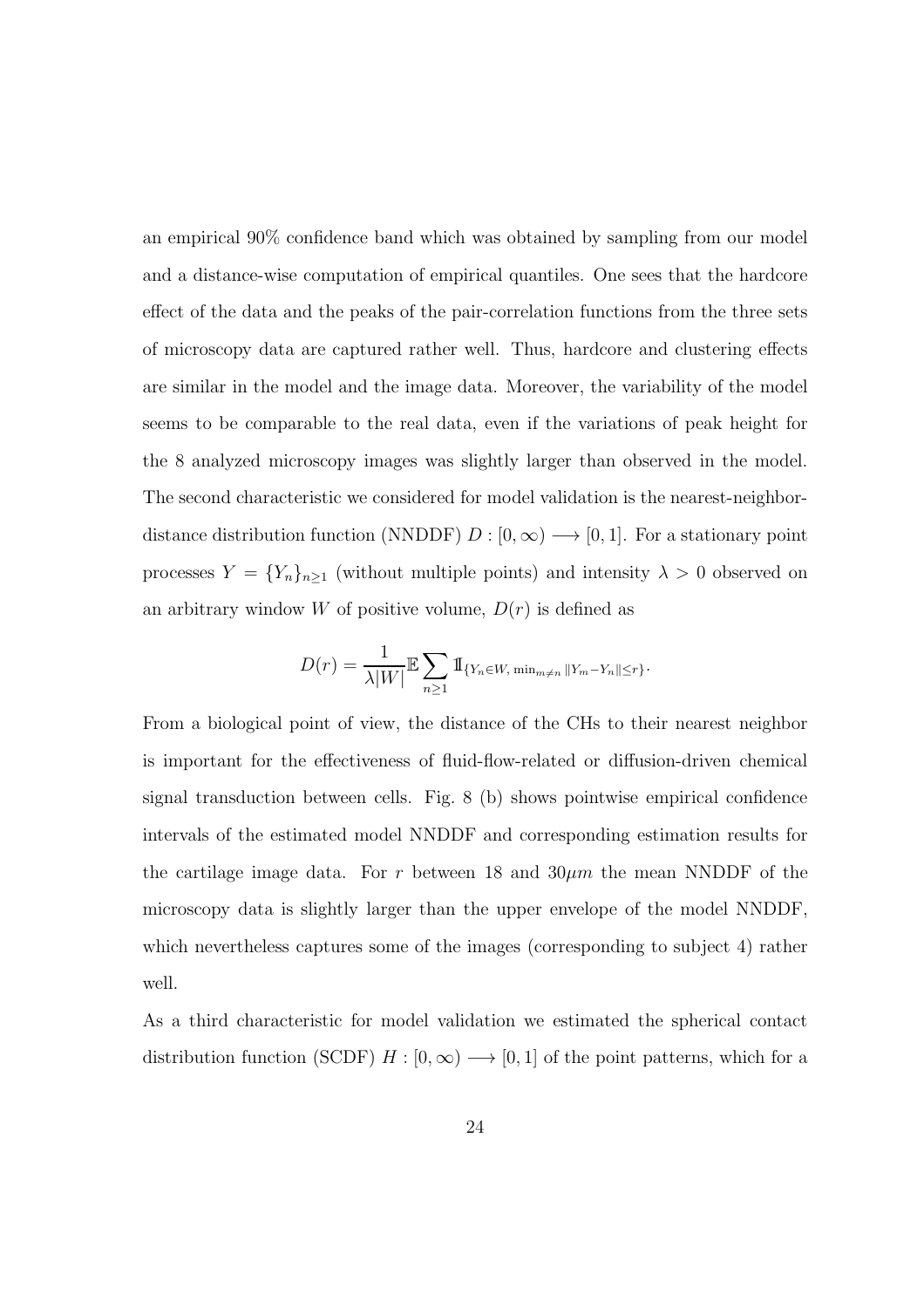stationary point process  $Y = \{Y_n\}_{n \geq 1}$  is defined as

$$
H(r) = P(\min_{n\geq 1} ||Y_n|| \leq r).
$$

For our cartilage data, the SCDF assesses the distance distribution of an arbitrarily chosen location on the cartilage surface to the next CH nucleus. This distribution contains information which is biologically relevant for the transport of cytokines and newly synthesized molecules to an arbitrarily chosen articular surface point. As can be seen in Fig. 8 (c), the mean SCDF estimated from the data is in highly satisfactory agreement with the model. Nevertheless, the SCDFs of subjects 1 and 4 show rather large deviations from the mean of the microscopy data, which are beyond the variability of the model. Taking into account the pair-correlation function of subject 1, the CH pattern in this sample seems to be relatively regular in comparison to the other images, which explains increased values of the SCDF. Subject 4 on the other hand exhibited a substantially decreased intensity of the CH patterns, which naturally decreases the SCDF.

For the estimation of the three characteristics we used standard estimators, which can e.g. be found in Illian et al. (2008). Notice that all three functions considered for model validation have not been used for model fitting and thus represent extrinsic measures for the goodness of model fit.

Apart from the three characteristics discussed above, the fractions of points falling into thick and thin ellipses and the fraction of background points are very similar in the image data and the model simulations (Tab. 3). This should however already be ensured by the model fitting algorithm. We finally remark that the fraction of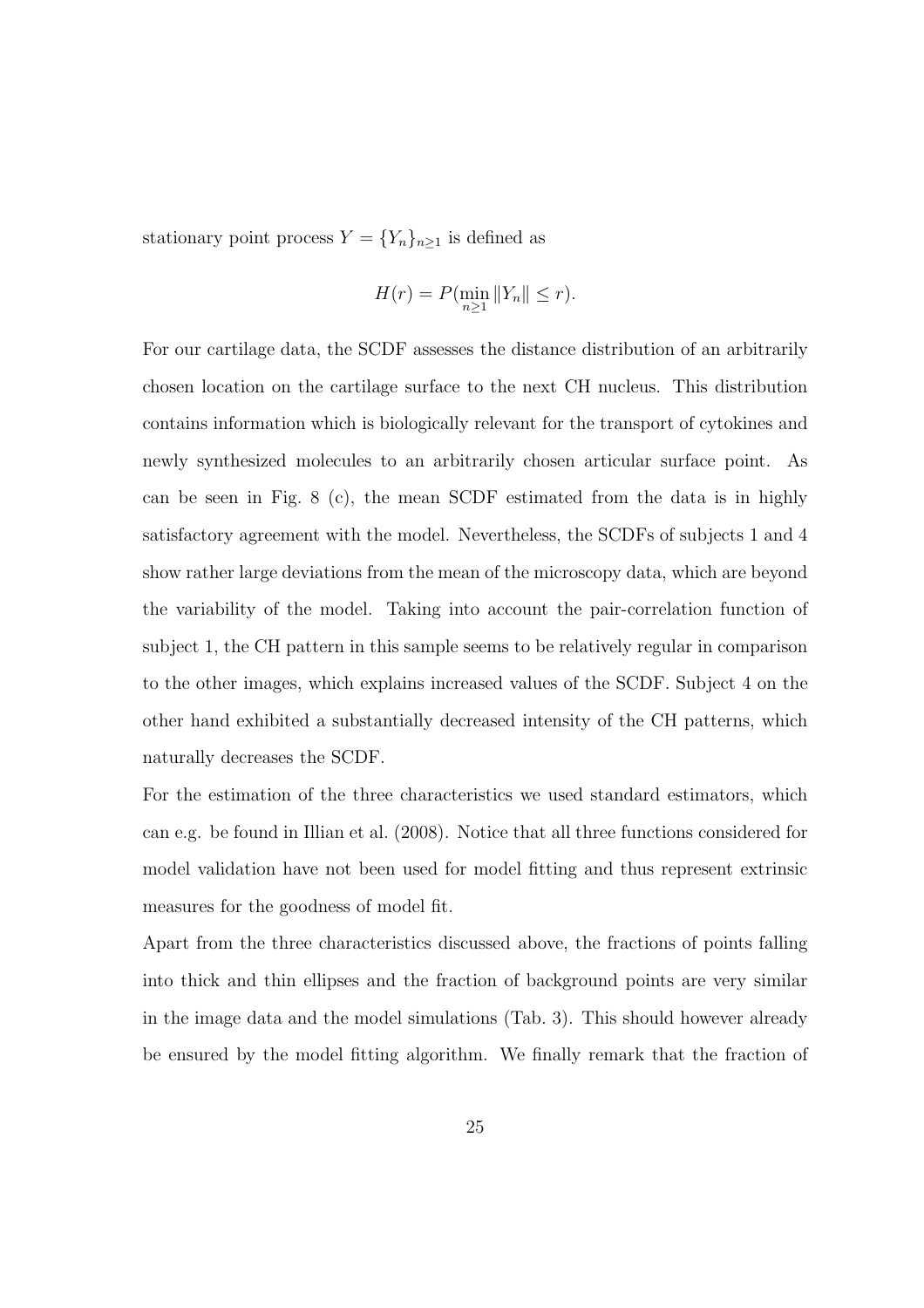|                          |      | real image data   model simulations |
|--------------------------|------|-------------------------------------|
| Points on thick ellipses | 34\% | 32\%                                |
| Points on thin ellipses  | 32\% | 35%                                 |
| Background points        | 34\% | 33\%                                |

Table 3: Fractions of different points types in the real image data and the simulations.

ellipses classified as thin was  $56\%$  in the cartilage images and  $54\%$  in the simulations, which is another indicator that the presented model is able to adequately describe and simulate a mean scenario of the observed organizational structure in superficial CH patterns in silico.

## 4. Discussion

In this study we investigated whether the spatial organization of superficial CH can be characterized by a point process model. Presenting a suitable point process model that describes the CH patterns within the articular surface of intact human knee cartilage, we conclude that these can adequately be modeled by a stochastic point process consisting of non-overlapping elliptical point clusters. We demonstrated that this type of model is well-suited to realistically represent the mean biological scenario of the occurring cellular patterns. Moreover, we were able to represent the complex morphology of the organizational structure of articular CHs by a set of 8 model parameters, which implies a substantial reduction of complexity in comparison to the original image data. This approach opens new perspectives for a model-based statistical analysis and classification of CH patterns in both intact and osteoarthritic tissues. The latter is particularly important because degeneration of cartilage due to OA has been demonstrated to coincide with spatial changes in the superficial CH organization (Rolauffs et al. (2011)). Further elucidation of such pattern-associated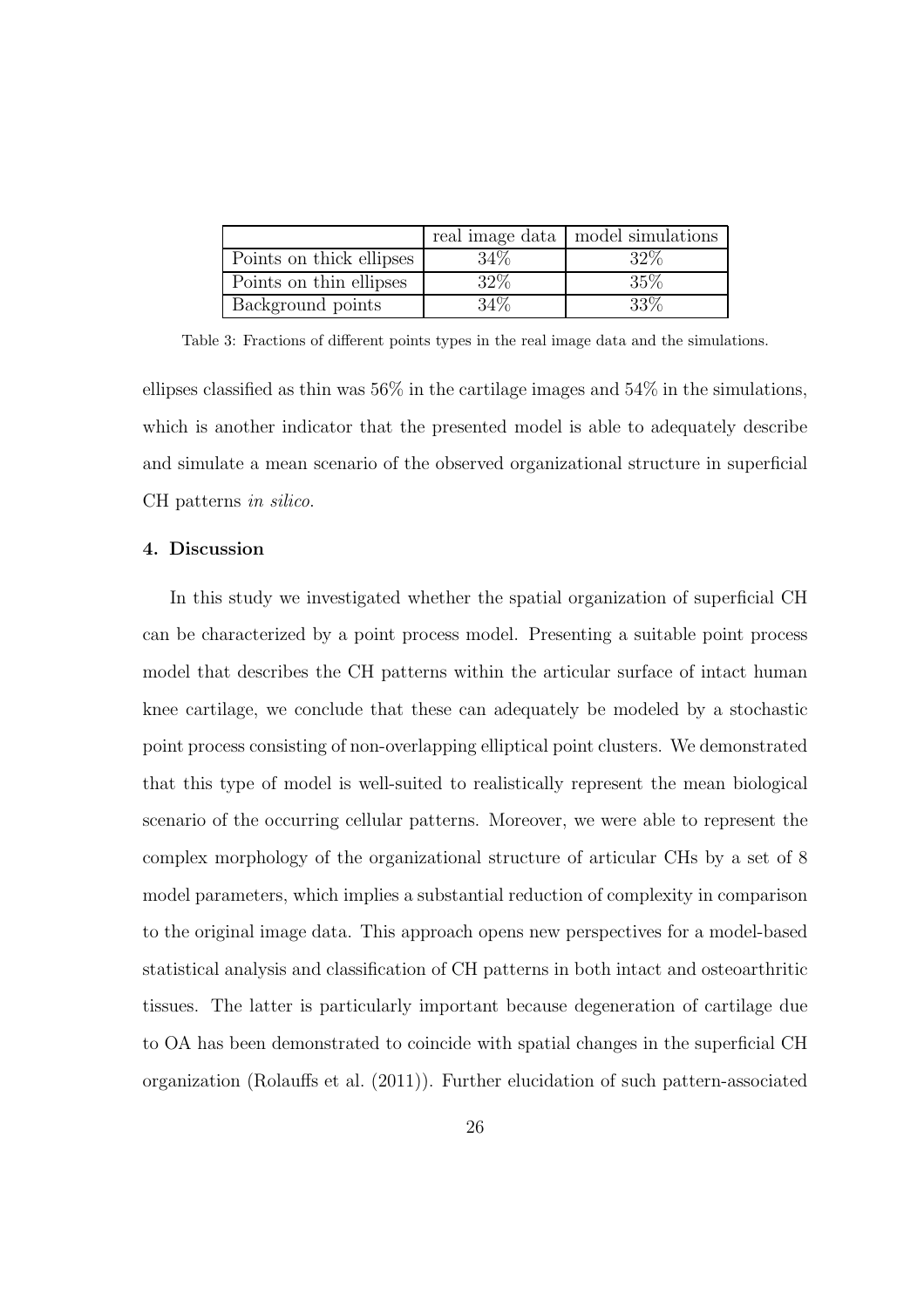pathology may broaden our understanding of the early events during OA onset and may hopefully lead to the development of quantitative decision support systems in diagnosis, which will be a subject of our future research. The link between the geometric structure of CH patterns and functional properties of cartilage strongly suggests using tools from statistical image analysis for quantitative decision support systems in diagnostics of OA. This requires an interdisciplinary approach combining capabilities in imaging, biology, and spatial statistics. Since promising novel imaging techniques for the visualization of cartilage surface will likely be available in the near future (Schenke-Layland (2008)), we started the development of an appropriate statistical methodology by constructing a stochastic model for the morphology of CH patterns in intact cartilage. This model may serve as a reference for a future statistical analysis investigating deviations of cartilage image data from the healthy state. The task to develop realistic models for point patterns frequently leads to situations where compromises between analytical tractability of the model and the quality of data representation need to be made. In the present study our primary interest was to adequately represent the observed data since such emphasis is naturally crucial for future model-based automated diagnostic tools. The analytical tractability of point processes is mostly tied to the presence of Poisson components in the model. Although generalized Matern hardcore processes, as used in our study, are constructed by thinning of Poisson point processes, their analytical tractability is typically limited once the geometry of the random hardcore areas around points becomes moderately complex (see also M˚ansson and Rudemo (2002)). This applies in particular to elliptical hardcore processes. Consequently, even for basic model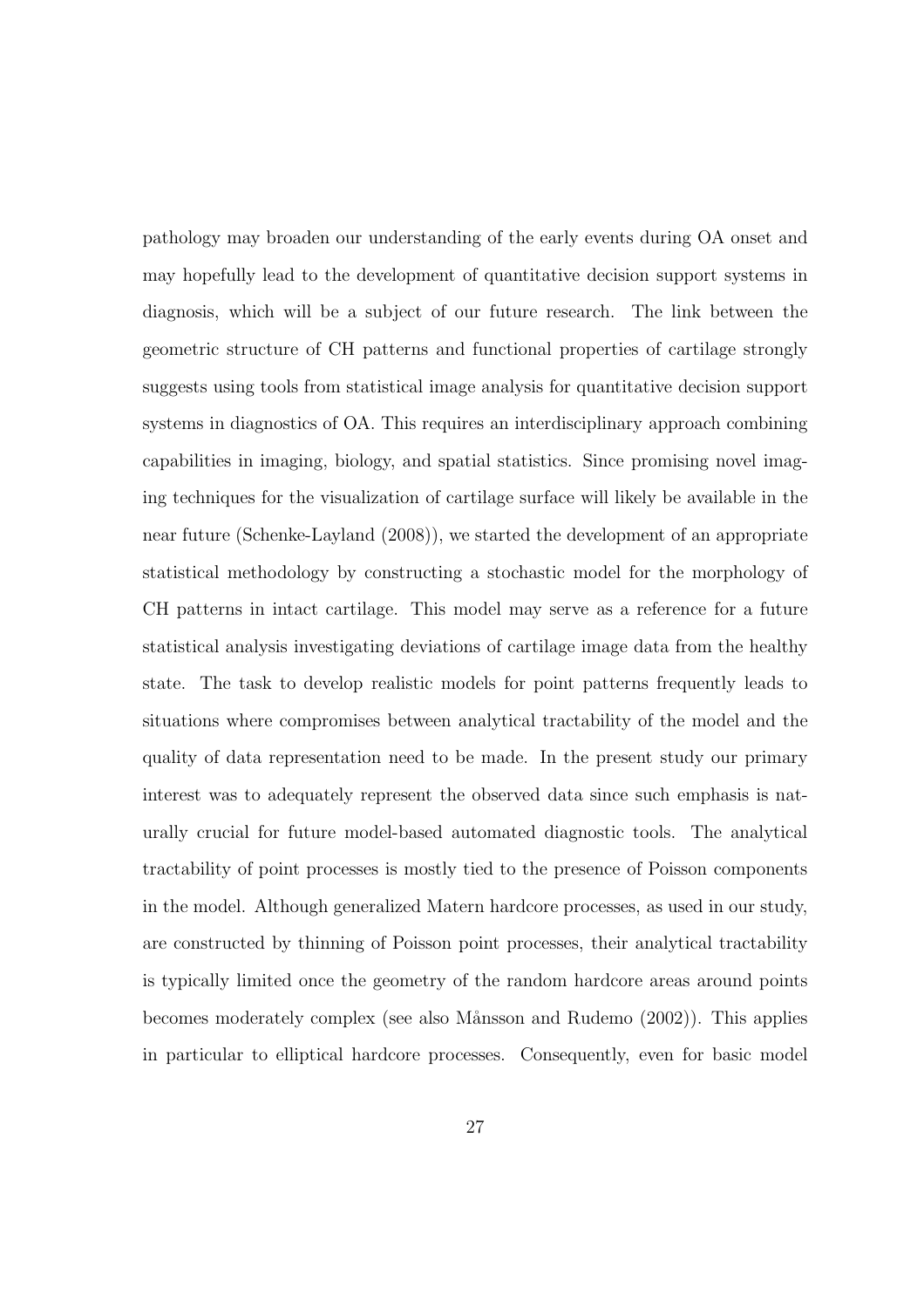characteristics explicit formulas seem hard to be obtained. On the other hand, this type of model can be used to generate the wide range of shape variability of CH clusters necessary to represent the biological variability occurring in different joint surfaces and states of disease. In the present study we fitted the model to data from the intact cartilage of the human knee joint condyles since the images of these areas represent a rather complex morphological scenario of human cartilage exhibiting a co-existence of strings, clusters, pairs, and single CHs (Rolauffs et al. (2008)). However, we paid attention to ensure a certain versatility of our model to abet our future efforts to model CH patterns in different types and states of cartilage other than the scenario considered here. Preliminary experiments with data recorded from patients with OA indicated that osteoarthritic cartilage can also be adequately described by our point process model. This will be the subject of a forthcoming paper. One of the main goals of the present study was to develop an appropriate fitting methodology for the point process model. In experiments with established minimum contrast methods for the fitting of point processes using Ripleys K-function or the pair-correlation function (Heinrich (1992); Illian et al. (2008); Stoyan (1992)) we observed that these approaches failed to satisfactorily reproduce cluster shapes. We therefore established a method for the estimation of the cluster shape distribution directly from the image data. For this purpose we combined a hierarchical cluster analysis with an approach inspired by PCA to extract clusters and corresponding surrounding ellipses from the images. This allowed to estimate the shape distribution of ellipses surrounding CH clusters of at least 3 cells. Single and paired CHs were taken into account by fitting an appropriate background point process. As pointed out,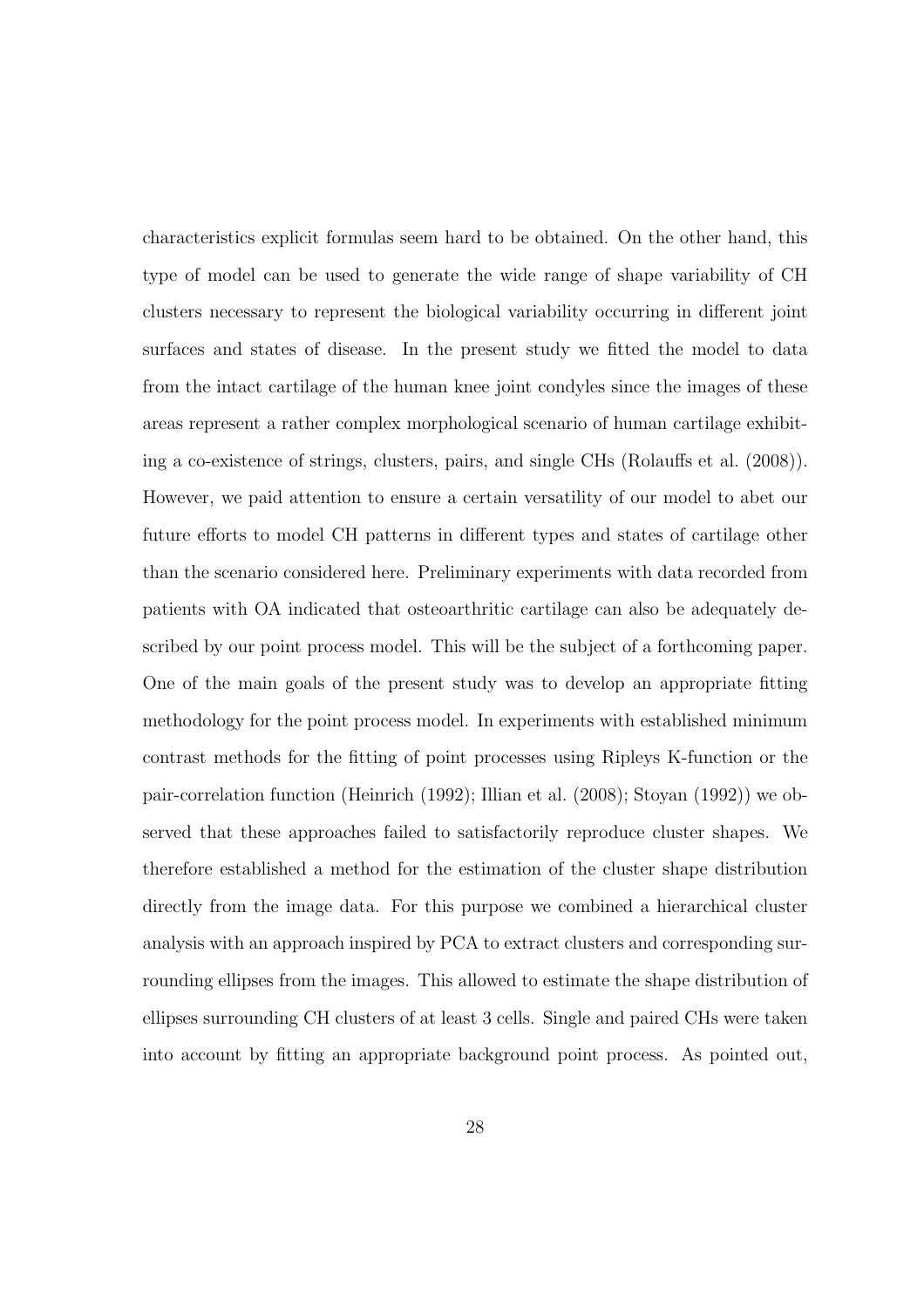some theoretical properties such as the bias of certain estimators are not necessarily ideal. However, as demonstrated, we obtained a good fit of our model. Moreover, our refitting experiments indicate the stability of the statistical fitting methodology for data exhibiting the structure and sample size used in our study. Our results for model validation indicate that the point process accurately captures important mean geometric characteristics of the observed data such as nearest neighbor distance and the spherical contact distribution. The variability of the microscopy data suggests that future applications of the model may in particular require fitting of the model to sample images of homogeneous intensity in the CH patterns, since intensity variations naturally entail alterations of other structural characteristics such as the spherical contact distribution. We chose three characteristics for model validation: the nearest-neighbor distance distribution function (NNDDF), the spherical contact distribution function (SCDF), and the pair-correlation function. These functions were used for model validation, because we previously determined that changes in the nearest-neighbor distance as well as in the type and density of the occurring patterns were strongly associated with distinct stages of OA (Rolauffs et al. (2011)). Thus, the 3 functions assess characteristics of presumably high biological relevance. We would like to point out the novelty of this approach since, to the best of our knowledge, none of the functions has been applied previously to study the cellular organization of cartilage. However, since they examine specific characteristics of cellular clusters, they seem appropriate for this task. The shapes of cellular clusters are thought to derive from cellular proliferation and migration, and the formation and specific organization of the ECM during joint development and maturation (Youn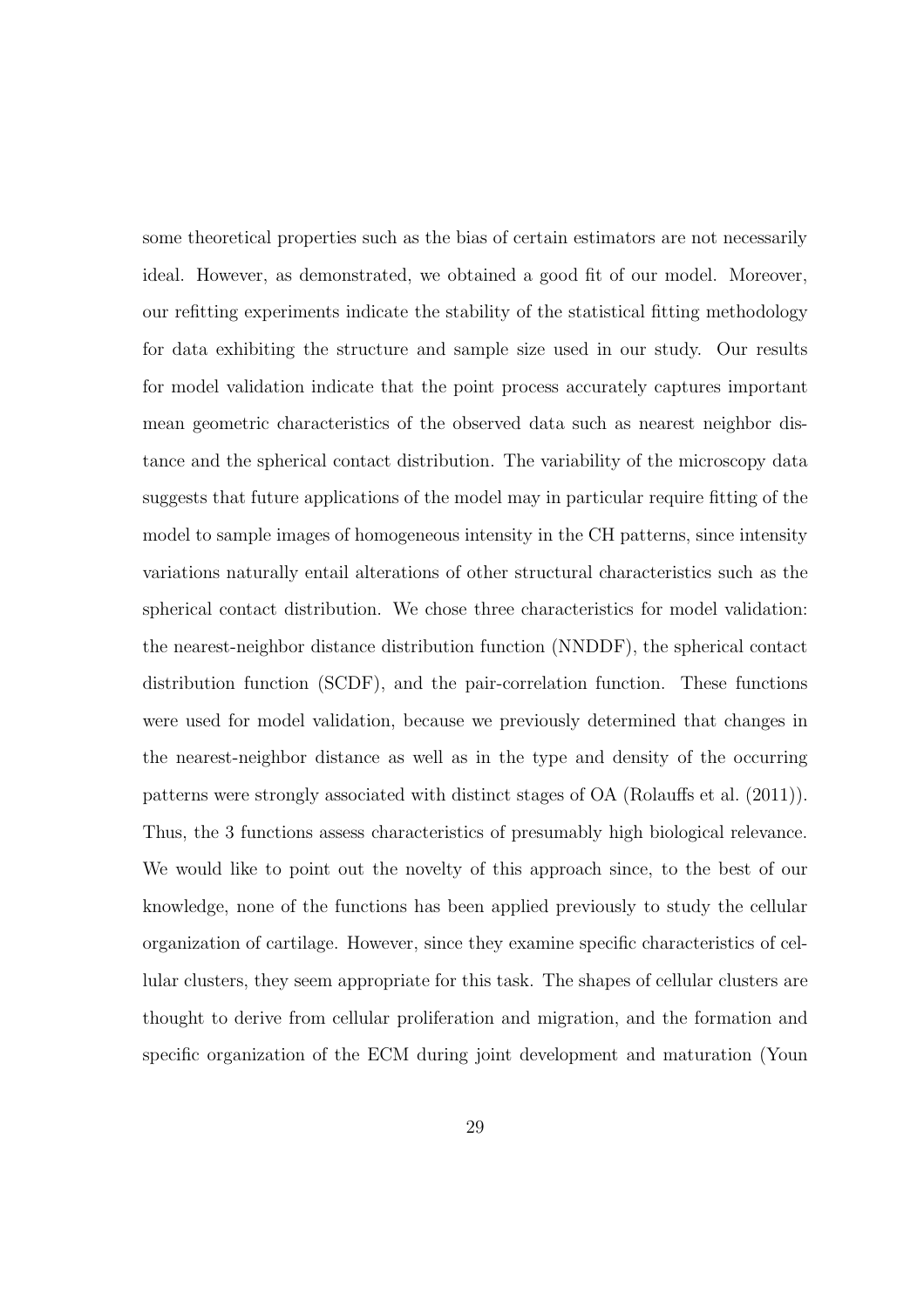et al. (2006); Morrison et al. (1996); Chi et al. (2004)). The functional roles of CH groups in cartilage functioning, maintenance and degeneration are not well understood. In intact cartilage, CH grouping is functionally relevant because the CHs usually share a common pericellular matrix (PCM) capsule (Hunziker (1992); Poole (1992)) involved in maintaining the extracellular matrix necessary for resistance, absorption, and redistribution of the occurring biomechanical forces during daily life. In OA, the term cluster is widely used to describe the increased numbers and sizes of cell groups that are an OA hallmark feature detectable near fissures and clefts of the articular surface in the majority of specimens (Lotz et al. (2010))). Importantly, the clearly defined organizational patterns of intact cartilage are lost in osteoarthritic cellular clustering, in which an unordered proliferation resulting in hypercellular areas is a feature of early OA onset (Rolauffs et al. (2011)). This cell proliferation is presumably driven by a variety of growth factors expressed in the clusters (Lotz et al. (2010)) resulting in differences in shape, location, number, and biosynthetic activity of cells within particular groups suggesting that two types of groups with different functions are present in the two tissues. Further joint studies planned in our research groups will attempt to link biologically relevant characteristics utilizing the presented model. We strongly believe that, if these attempts will succeed, a need for statistical classification tools of cartilage image data will arise. Point process models providing realistic descriptions of articular CH patterns may become key ingredients in future model-based statistical analyses of microscopy data and the development of quantitative diagnostic tools.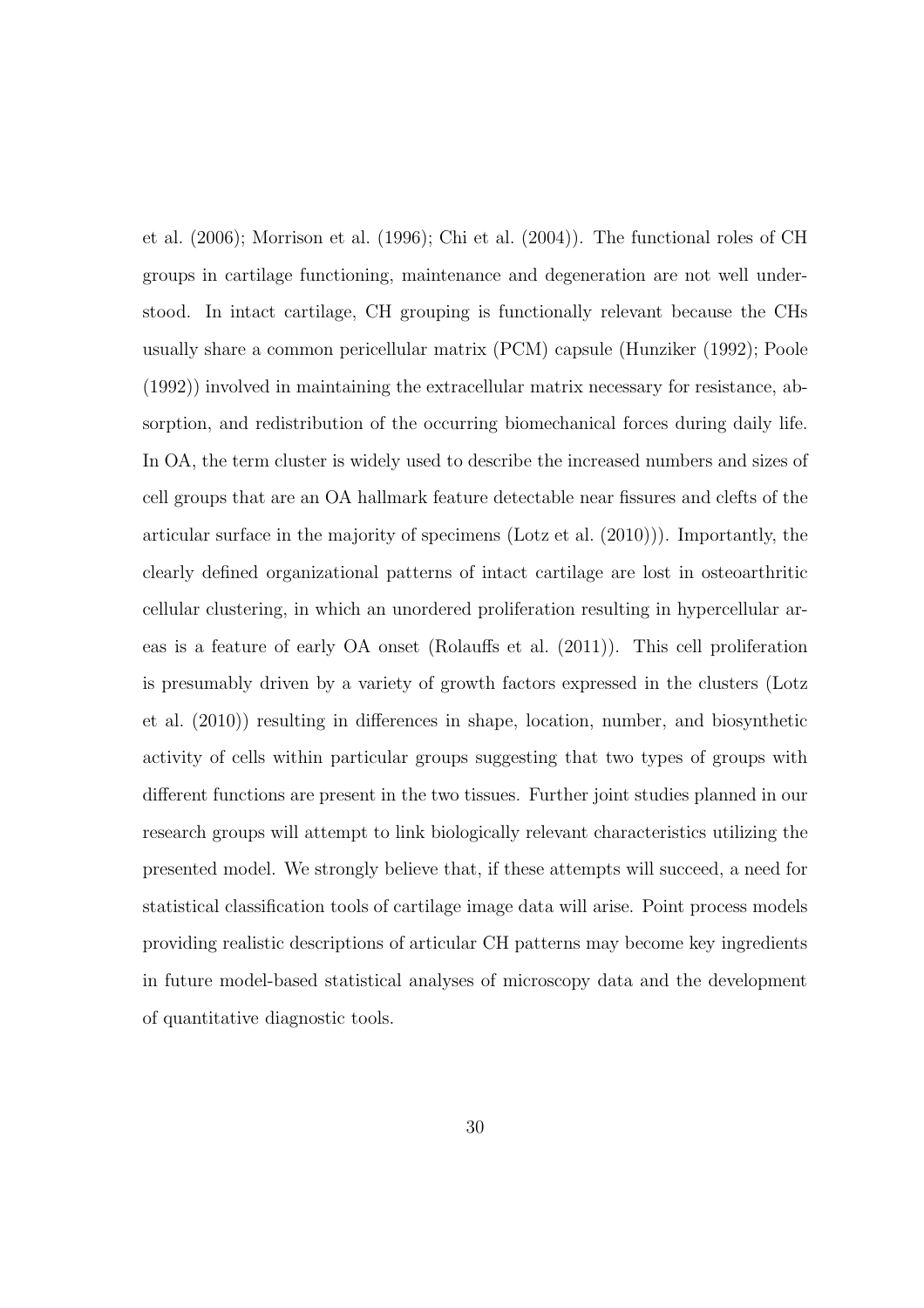## 5. Appendix

## 5.1. Cluster analysis

Clusters of CH nuclei in the microscopy data were identified by hierarchical cluster analysis using the single linkage method (see e.g. Arabie et al. (1996); Jobson (1992)). In the initial step of this algorithm each point is considered as a single cluster. Then an iterative procedure is started, which merges clusters of minimum distance to enlarge the clusters, where for the single linkage method the distance of two clusters is defined as the minimum distance of two points taken from the two sets. In principle the merging procedure is continued until all points form a single cluster. Nevertheless, in order to obtain a meaningful result, the process is stopped when the distance of the clusters to be merged in the next step exceeds a certain threshold  $\rho$ . In our dataset we defined  $\rho = 3.5r$ , where r denotes the hardcore radius. The cluster analysis identified between 65 and 110 clusters with at least 3 points per image. Slight variations of  $\rho$ did not substantially alter the result. Bounding ellipses were constructed for clusters containing at least 3 points (Fig. 2). In principle, the method also identifies single and paired CHs .

## 5.2. Elliptical Matérn hardcore processes

In the following we introduce the construction principle of elliptical Matérn hardcore processes, which are a special case of so-called *generalized Matérn hard*core processes as studied in Månsson and Rudemo (2002). We consider a sequence  ${(A_n, B_n)}_{n\geq 1}$  of independent and identically distributed (iid) random vectors on  $[0,\infty)^2$  satisfying  $B_n \leq A_n$  and  $\mathbb{E}A_n^2 < \infty$ . Moreover,  $\{\Theta_n\}_{n\geq 1}$  denotes an iid sequence of random angles which is independent of  $\{(A_n, B_n)\}_{n\geq 1}$ , where we assume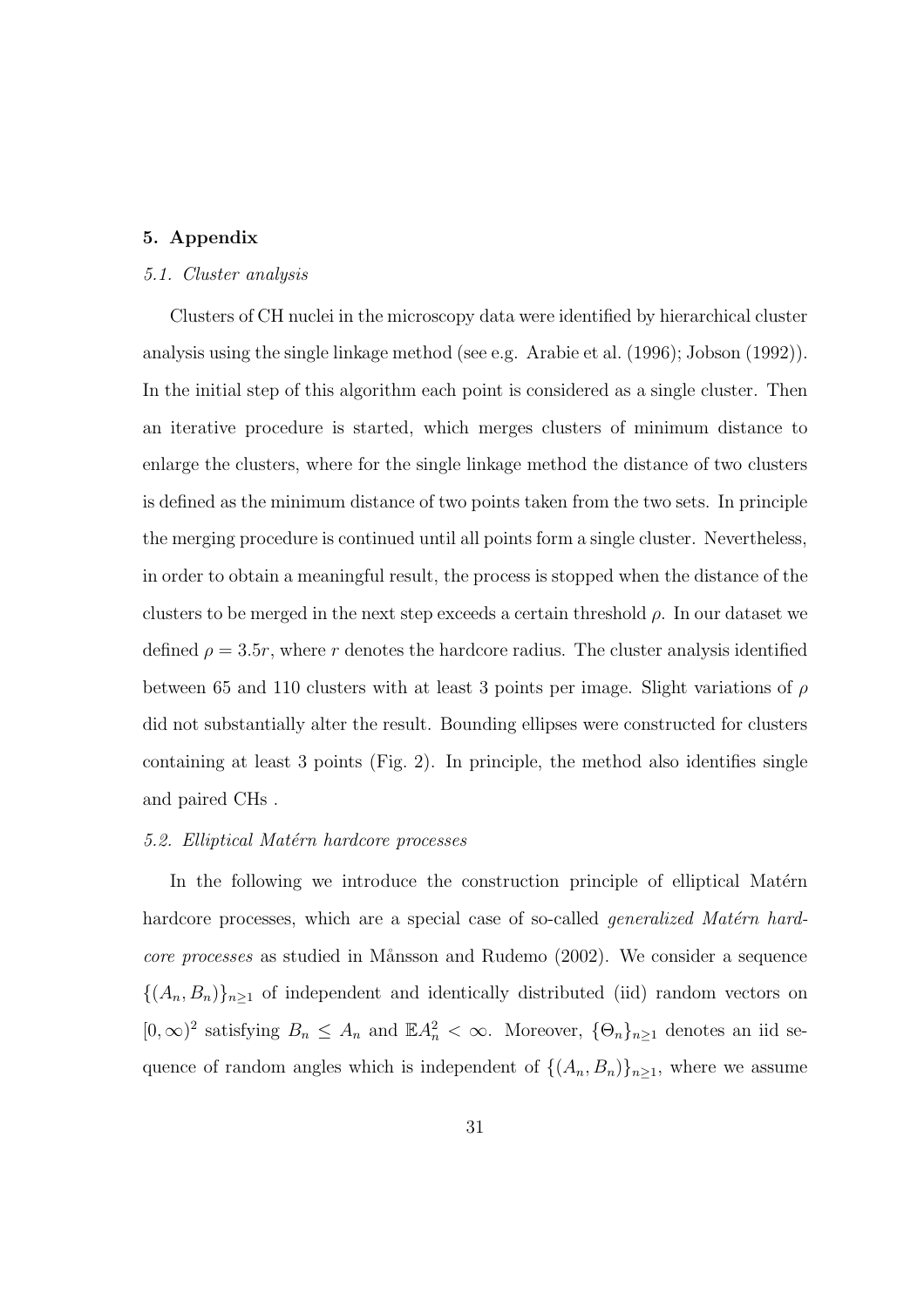that  $\Theta_n \sim U[-\pi/2, \pi/2)$ , i.e.,  $\Theta_n$  has a uniform distribution on  $[-\pi/2, \pi/2)$ . This defines a sequence of random ellipses  $\{\Xi_n\}_{n\geq 1}$ , where

$$
\Xi_n = E(A_n, B_n, \Theta_n).
$$

In order to define an elliptical Mate<sup>n</sup> hardcore process, we consider the random set,

$$
\Xi = \bigcup_{n\geq 1} (\Xi_n + X_n),\tag{6}
$$

where the random locations  $\{X_n\}_{n\geq 1}$  are given by a stationary Poisson process  $X =$  ${X_n}_{n\geq 1}$  in  $\mathbb{R}^2$  with intensity  $\lambda_0$ . The system of ellipses in (6) may contain overlaps. In order to construct a system of points surrounded by non-overlapping ellipses, we apply a random thinning procedure deciding which of the overlapping ellipses are retained and which are removed. The technical details are as follows. If we introduce a sequence of independent random variables  $\{U_n\}_{n\geq 1}$ , which are uniformly distributed on the interval  $(0, 1)$  and independent of X and  $\{\Xi_n\}_{n\geq 1}$ , the *elliptical*  $\operatorname{\mathit{Mat}\acute{e}rn}$  hardcore process  $\widetilde{X}$  is defined as

$$
\widetilde{X} = \left\{ X_n : U_n = \min \{ U_i : (\Xi_i + X_i) \cap (\Xi_n + X_n) \neq \emptyset \} \right\}.
$$

Thus, a Poisson point  $X_n$  marked by  $U_n$  is only retained if the shifted ellipse  $\Xi_n + X_n$ is not intersected by another shifted ellipse  $\Xi_i+X_i$  with a smaller mark  $U_i < U_n$ . The retaining probability of an ellipse is clearly shape and size dependent. Therefore, the joint distribution of the typical axis length pair  $(\widetilde{A}_0, \widetilde{B}_0)$  of the ellipses after thinning differs from the distribution of the typical axis length pair  $(A_0, B_0)$  before thinning.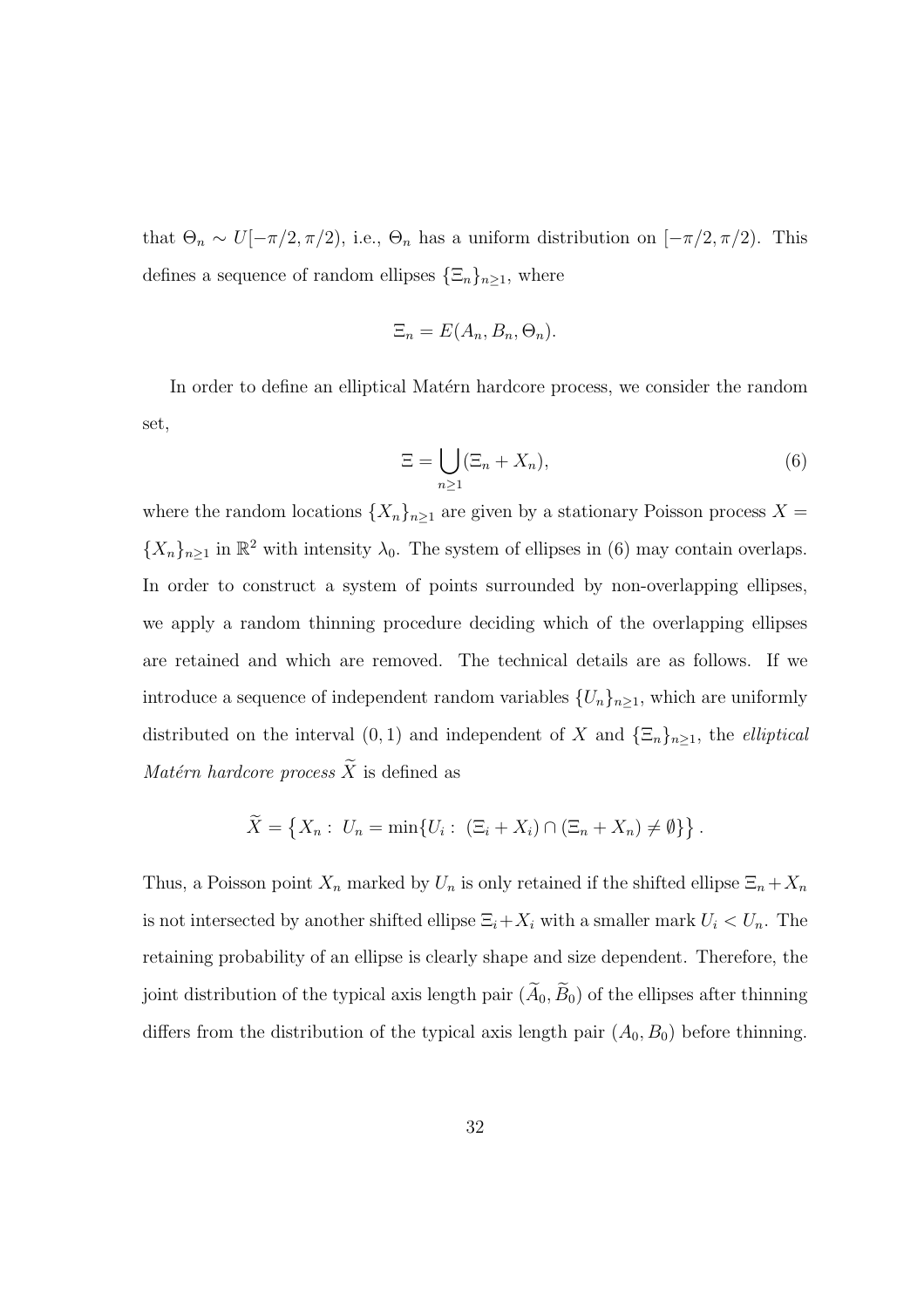- Arabie, P., Hubert, L., De Soete, G., 1996. Clustering and Classification. World Scientific, Singapore.
- Chi, S., Rattner, J., Matyas, J., 2004. Communication between paired chondrocytes in the superficial zone of articular cartilage. J. Anat. 205 (5), 363–370.
- Choi, J., Youn, I., Cao, L., Leddy, H., Gilchrist, C., Setton, L., Guilak, F., 2007. Zonal changes in the three-dimensional morphology of the chondron under compression: the relationship among cellular, pericellular, and extracellular deformation in articular cartilage. J. Biomech. 40 (12), 2596–2603.
- Heinrich, L., 1992. Minimum contrast estimators for parameters of spatial ergodic point processes. In: Transactions  $11^{th}$  Prague Conference on Random Processes, Information Theory and Statistical Decision Functions. Academia, Prague, pp. 479–492.
- Hunziker, E., 1992. Articular cartilage structure in humans and experimental animals. In: Kuettner, K., Schleyerbach, R., Peyron, J., Hascall, V. (Eds.), Articular Cartilage and Osteoarthritis. Raven Press, New York, pp. 183–199.
- Illian, J., Penttinen, H., Stoyan, H., Stoyan, D., 2008. Statistical Analysis and Modelling of Spatial Point Patterns. J. Wiley & Sons, Chichester.
- Jadin, K., Wong, B., Bae, W., Li, K., Williamson, A., et al., 2005. Depth-varying density and organization of chondrocytes in immature and mature bovine articular cartilage assessed by 3d imaging and analysis. J. Histochem. Cytochem. 53 (9), 1109–1119.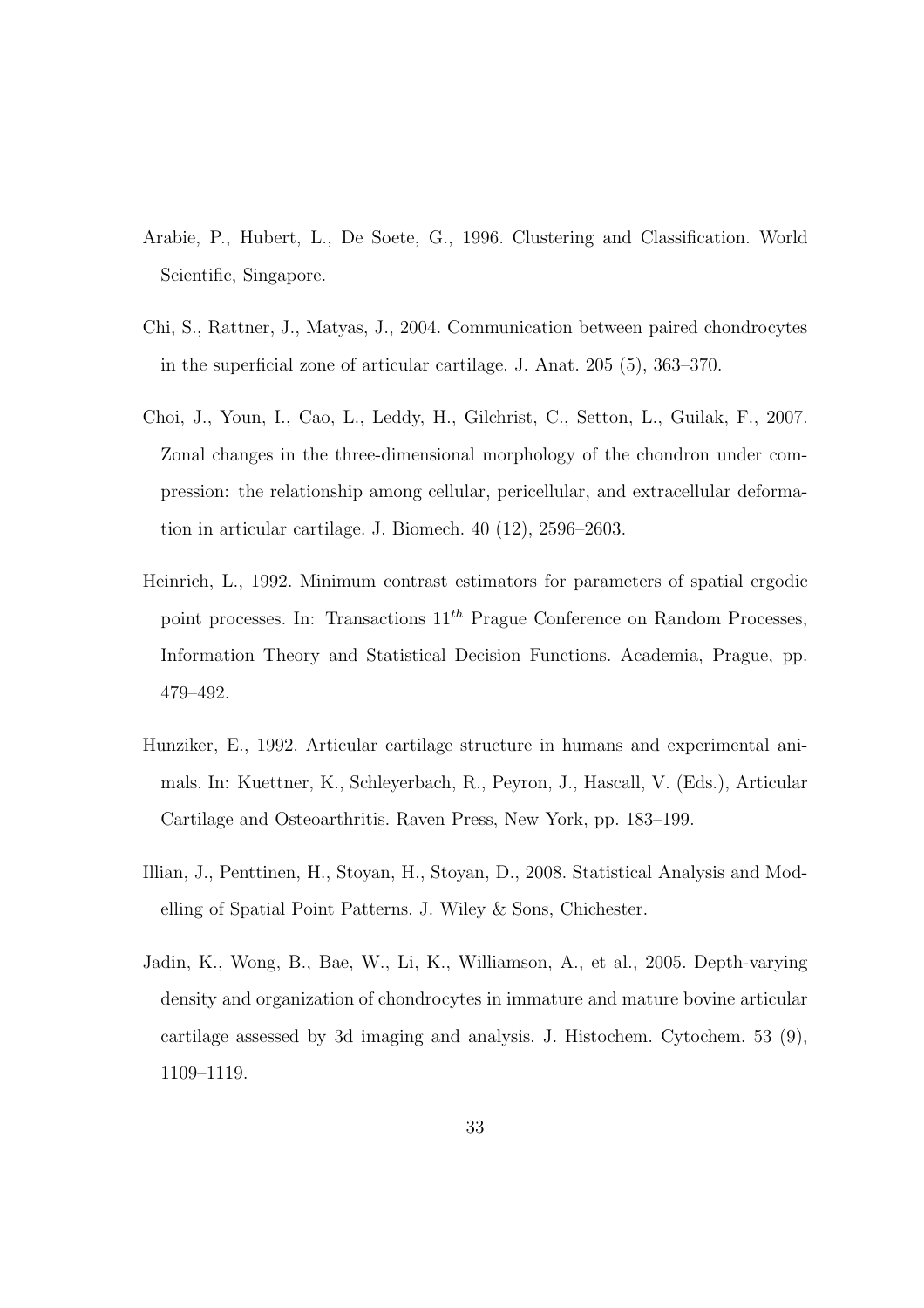- Jobson, J., 1992. Applied Multivariate Data Analysis, Volume II: Categorical and Multivariate Methods. Springer, New York.
- Jollifee, I., 2002. Principal Component Analysis, 2nd Edition. Springer, New York.
- Kuettner, K., Aydelotte, M., Thonar, E., 1991. Articular cartilage matrix and structure: a minireview. J. Rheumatol. Suppl. 27, 46–48.
- Lotz, M., Otsuki, S., Grogan, S., Sah, R., Terkeltaub, R., et al., 2010. Cartilage cell clusters. Arthritis Rheum. 62 (8), 2206–2218.
- Månsson, M., Rudemo, M., 2002. Random patterns of nonoverlapping convex grains. Adv. Appl. Prob. 34 (4), 718–738.
- Morrison, E., Ferguson, M., Bayliss, M., Archer, C., 1996. The development of articular cartilage: I. the spatial and temporal patterns of collagen types. J. Anat. 189 (Pt 1), 9–22.
- Muehleman, C., Bareither, D., Huch, K., Cole, A., Kuettner, K., 1997. Prevalence of degenerative morphological changes in the joints of the lower extremity. Osteoarthr Cartilage 5 (1), 23–37.
- Poole, C., 1992. Chondrons: the chondrocyte and its pericellular microenvironment. In: Kuettner, K., Schleyerbach, R., Peyron, J., Hascall, V. (Eds.), Articular Cartilage and Osteoarthritis. Raven Press, New York, pp. 201–220.
- Poole, C., 1997. Articular cartilage chondrons: form, function and failure. J. Anat. 191 (1), 1–13.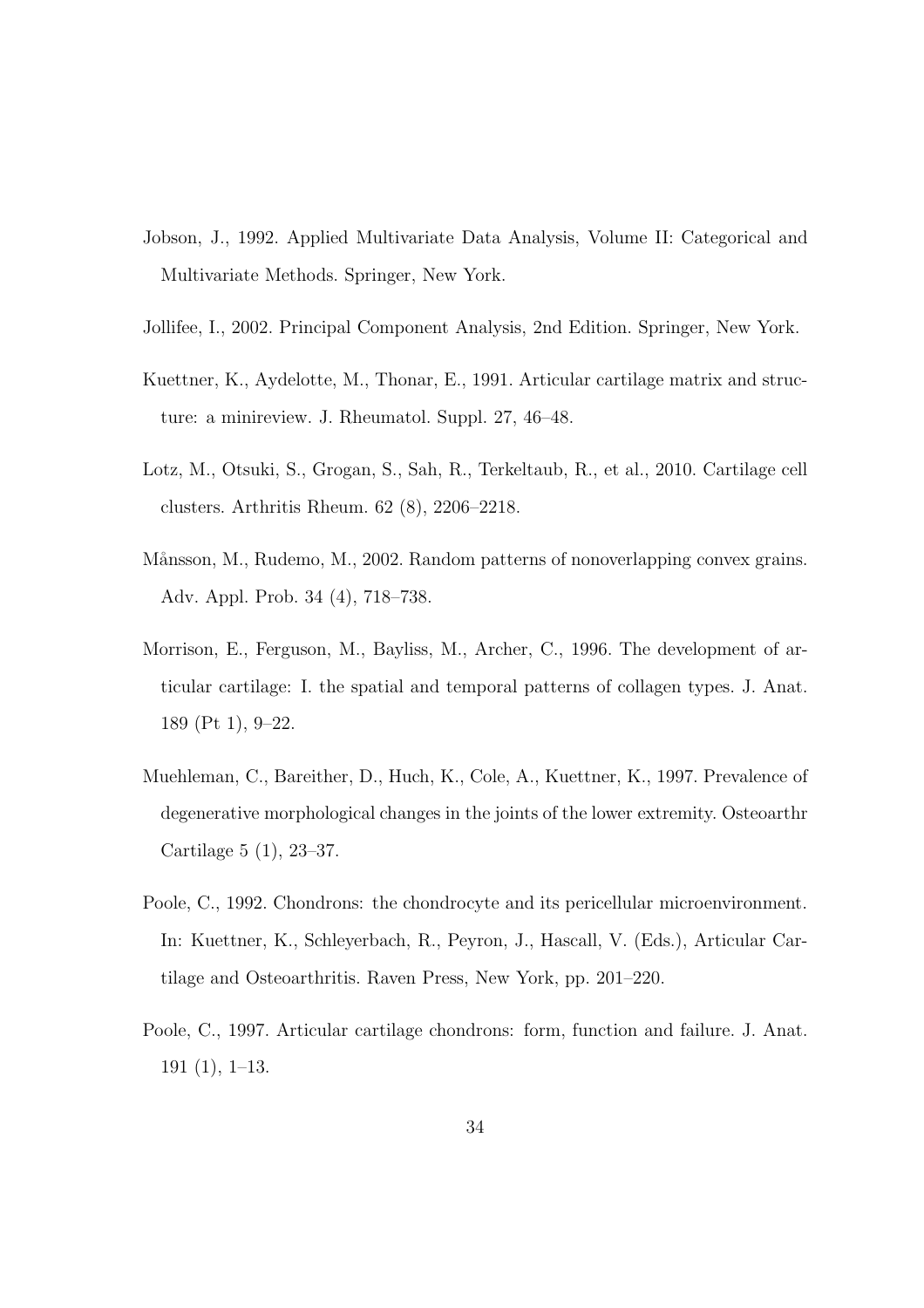- Rolauffs, B., Rothdiener, M., Bahrs, C., Badke, A., Weise, K., et al., 2011. Onset of pre-clinical osteoarthritis: The angular spatial organization permits early diagnosis. Arthritis Rheum. (to appear).
- Rolauffs, B., Williams, J., Aurich, M., Grodzinsky, A., Kuettner, K., et al., 2010. Proliferative remodeling of the spatial organization of human superficial chondrocytes distant from focal early osteoarthritis. Arthritis Rheum. 62 (2), 489–498.
- Rolauffs, B., Williams, J., Grodzinsky, A., Kuettner, K., Cole, A., 2008. Distinct horizontal patterns in the spatial organization of superficial zone chondrocytes of human joints. J. Struct. Biol. 162 (2), 335–344.
- Schenke-Layland, K., 2008. Non-invasive multiphoton imaging of extracellular matrix structures. J. Biophotonics 1 (6), 451–462.
- Schumacher, B., Su, J., Lindley, K., Kuettner, K., Cole, A., 2002. Horizontally oriented clusters of multiple chondrons in the superficial zone of ankle, but not knee articular cartilage. Anat. Rec. 266 (4), 241–248.
- Stockwell, R., Meachim, G., 1979. The chondrocytes. In: Freeman, M. (Ed.), Adult Articular Cartilage, 2nd Edition. Pitman Medical, Tunbridge Wells, pp. 69–144.
- Stoyan, D., 1992. Statistical estimation of model parameters of planar Neyman-Scott cluster processes. Metrika 39 (1), 67–74.
- Youn, I., Choi, J., Cao, L., Setton, L., Guilak, F., 2006. Zonal variations in the three-dimensional morphology of the chondron measured in situ using confocal microscopy. Osteoarthr. Cartilage 14 (9), 889–897.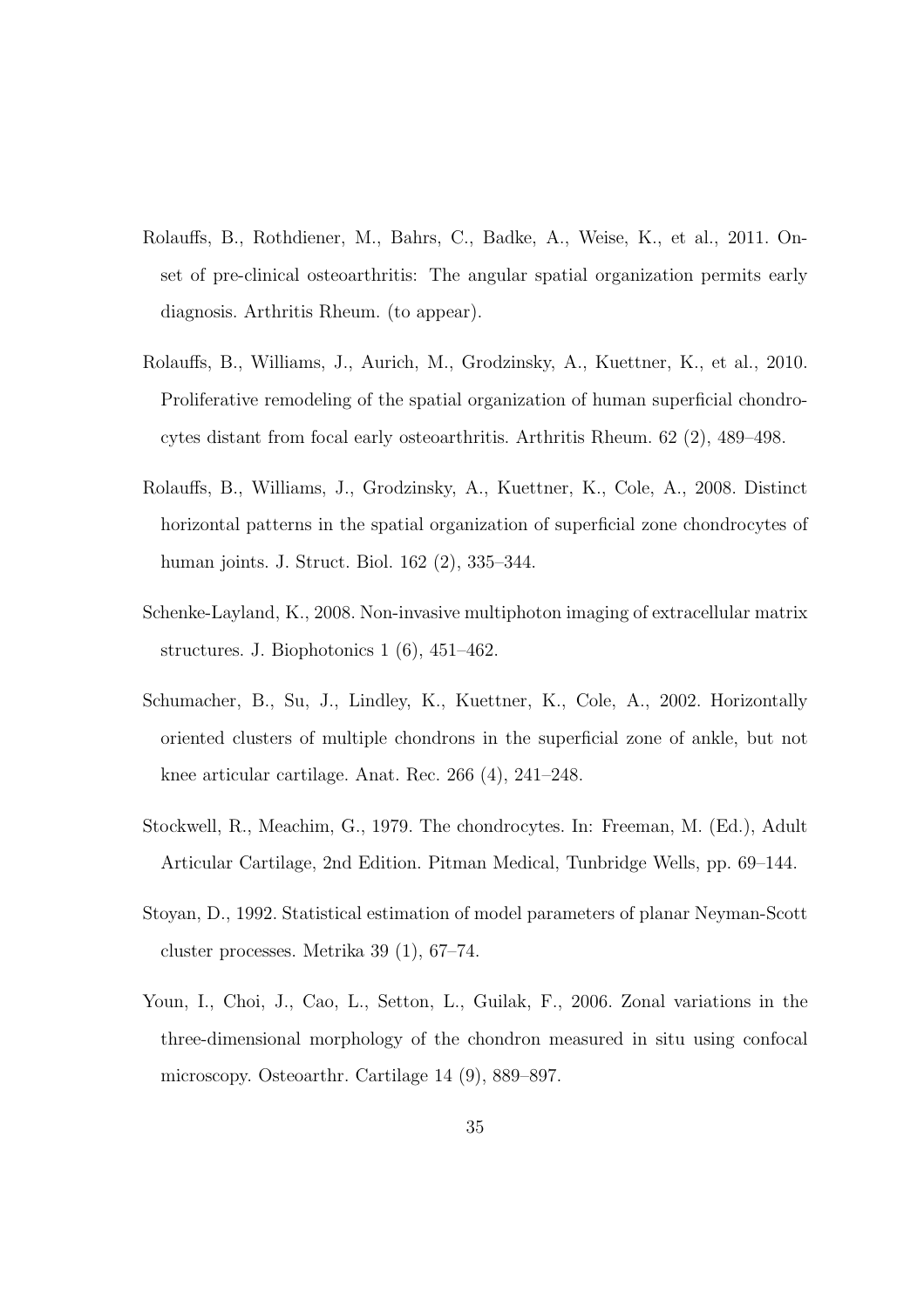## 6. Figures



Figure 1: Chondrocyte patterns in the superficial zone of the condyle of the human knee joint. Representative fluorescence microscopy image showing cell nuclei stained with propidium iodide. A: example of a small 4-cell chondrocyte cluster, B: chondrocyte pair, C: single chondrocyte, D: string of chondrocytes based on (Rolauffs et al. (2008)). Fig. 2 (top left) shows the corresponding coordinate plot. Scale bar, 100  $\mu$ m.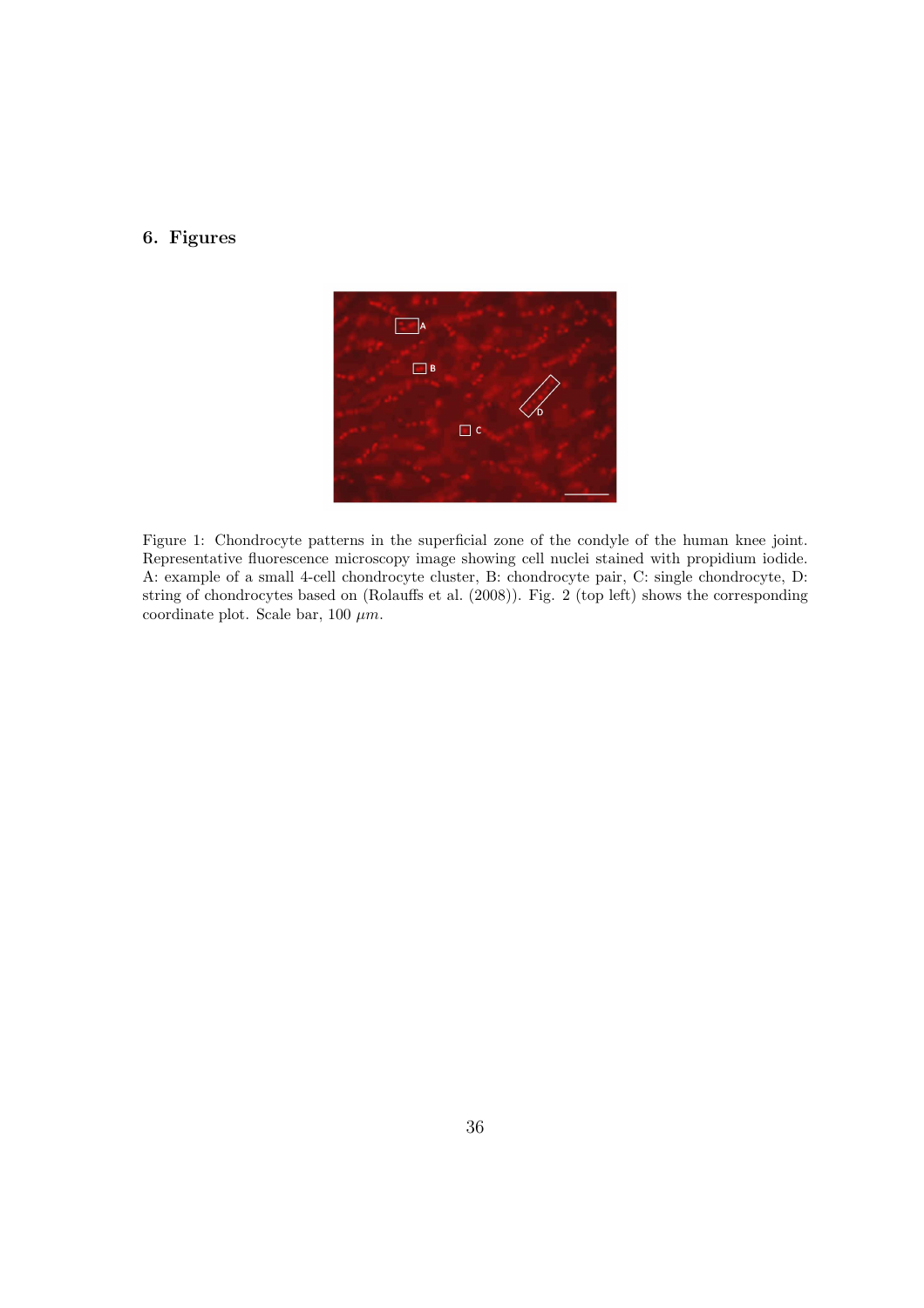

Figure 2: Chondrocyte patterns on the surface of human cartilage from the knee observed by microscopy (left) in comparison to model realizations (right). Rows correspond to a high, medium, and small intensity of the point patterns. The ellipses in the images showing microscopy data (left) were constructed from point clusters identified by hierarchical cluster analysis with at least 3 points, those in the model realizations (right) are defined by the underlying elliptical Matérn hardcore process. Note that the point process model whose realizations are shown on the right has been fitted to a total of 8 images including the three data sets on the left. The remaining images are provided as supplementary material.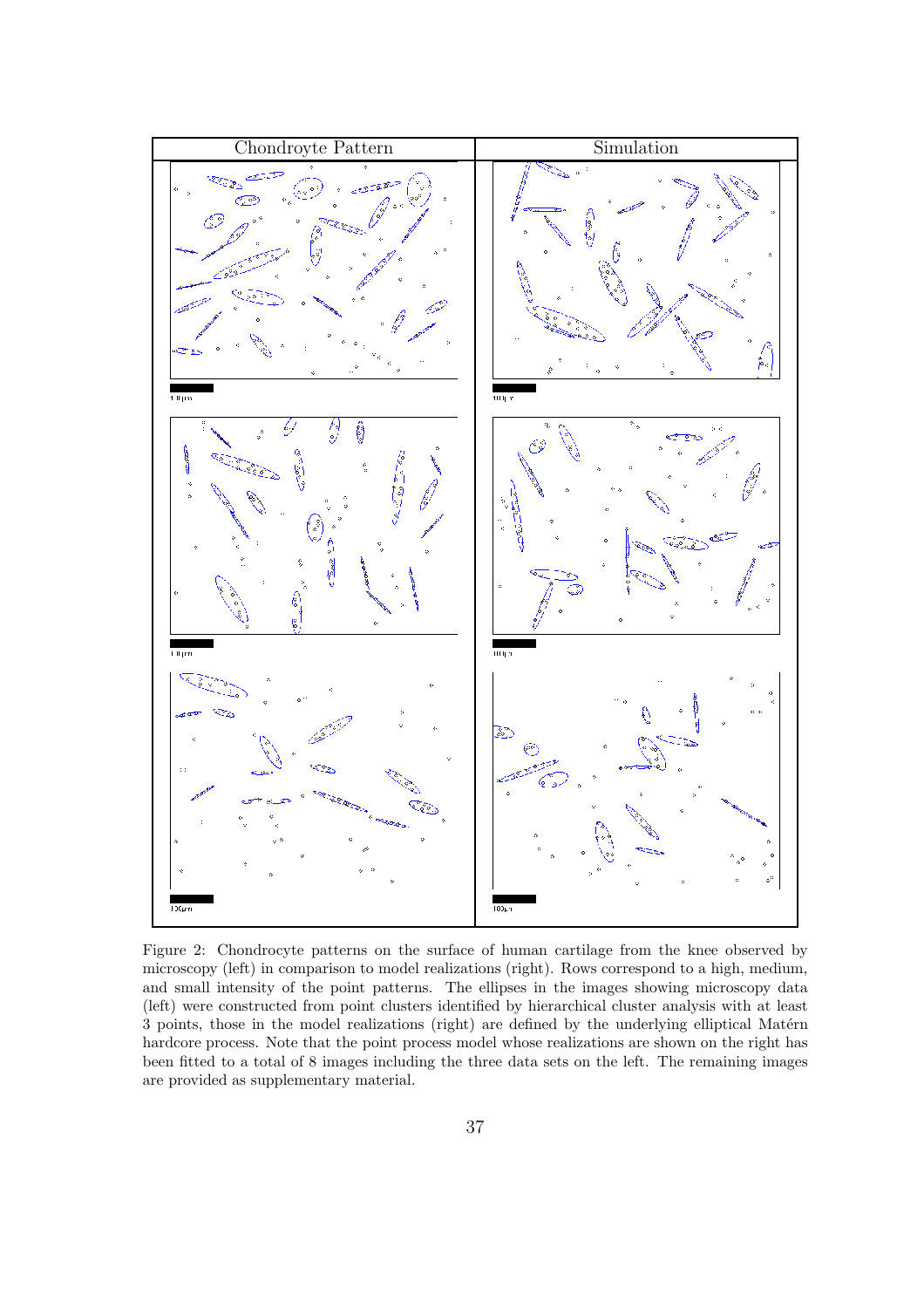

Figure 3: Empirical conditional means  $\mu(\hat{a}), \mu(\hat{b}), \mu(\hat{\theta})$  and standard deviations  $\sigma(\hat{a}), \sigma(\hat{b}), \sigma(\hat{\theta})$ for the estimators of the parameters a, b, and  $\theta$  of the fixed ellipse  $E_0 = E(35, 14, 0)$  given that the total number of points in  $E_0$  equals  $\nu$ . Note that the ellipse  $E_0$  is rather average for the thick ellipses in our data. The results in (a) and (b) were obtained for a Poisson process in the ellipse, whereas in  $(c)$  and  $(d)$  we simulated a Matérn hardcore process with hardcore radius as estimated from the chondrocyte patterns.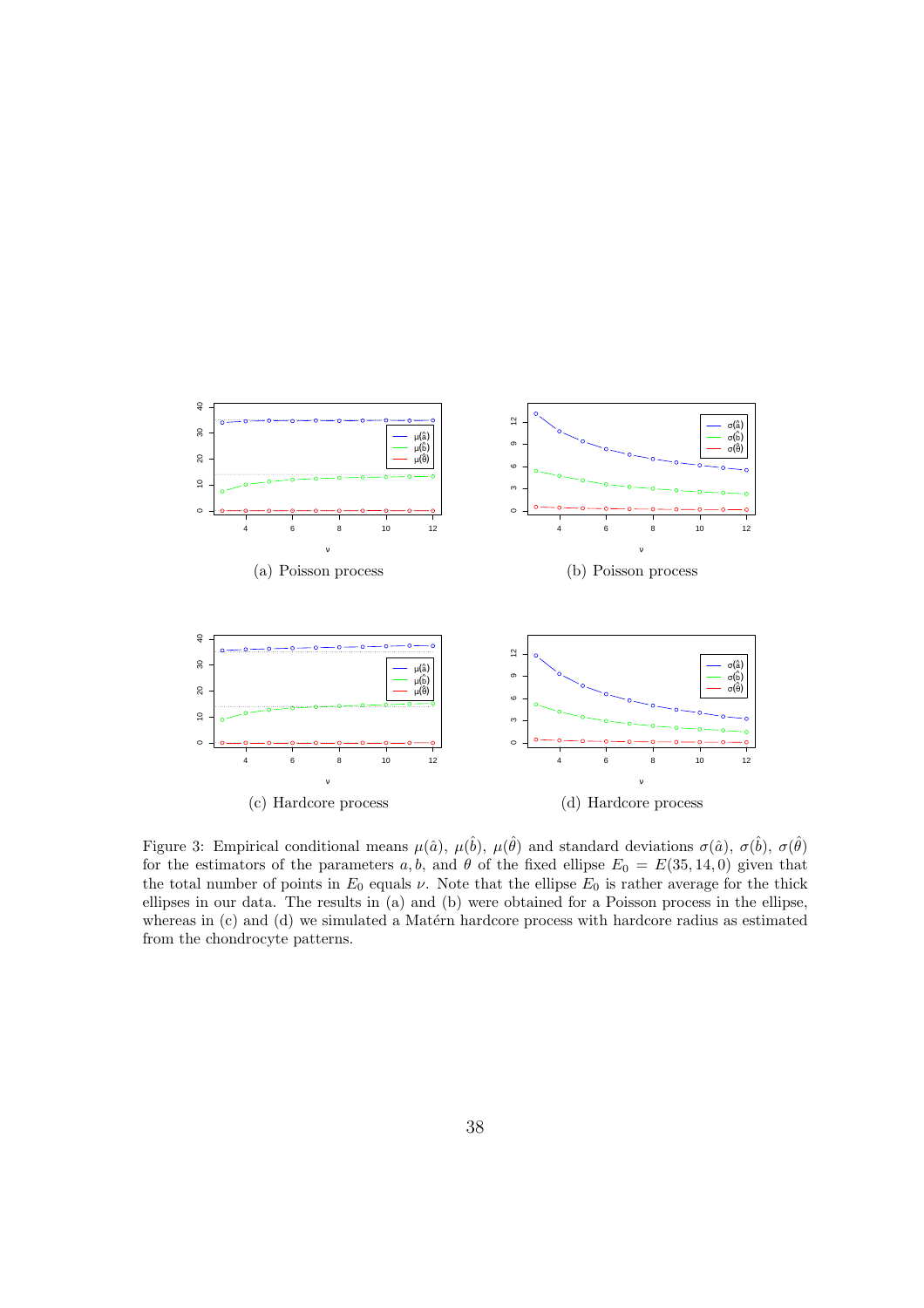

Figure 4: Empirical conditional means  $\mu(\hat{a})$ ,  $\mu(\hat{b})$ ,  $\mu(\hat{\theta})$  and standard deviations  $\sigma(\hat{a})$ ,  $\sigma(\hat{b})$ ,  $\sigma(\hat{\theta})$ for the estimators of the parameters a, b, and  $\theta$  of the fixed ellipse  $E_0 = E(35, 4, 0)$  given that the total number of points in  $E_0$  equals  $\nu$ . Note that the ellipse  $E_0$  is rather average for the thin ellipses in our data. The point patterns were obtained by realizations of linear point processes on the major ellipse axis whose points were then independently and uniformly shifted within the ellipse in perpendicular direction to the major axis. In (a) and (b) prior to shifting, locations were given by Poisson processes on the major axis, whereas in  $(c)$  and  $(d)$  we simulated Matérn hardcore processes with hardcore radius as estimated from the chondrocyte patterns. We applied the parameter estimators given in (1), which are constructed for ordinary 2D Poisson processes on an ellipse, which leads to a bias for the point processes considered here.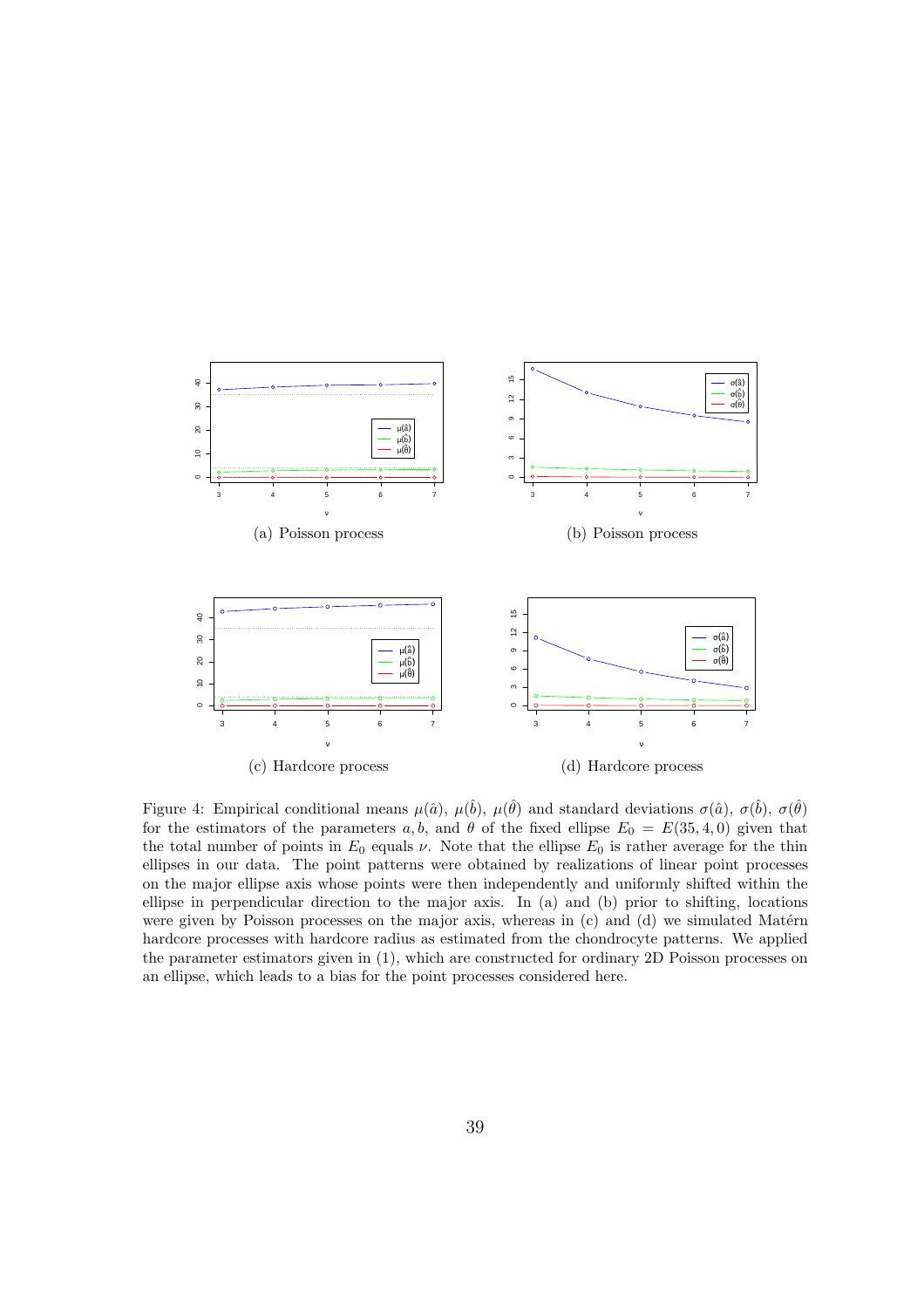

Figure 5: Simulation of chondrocyte patterns.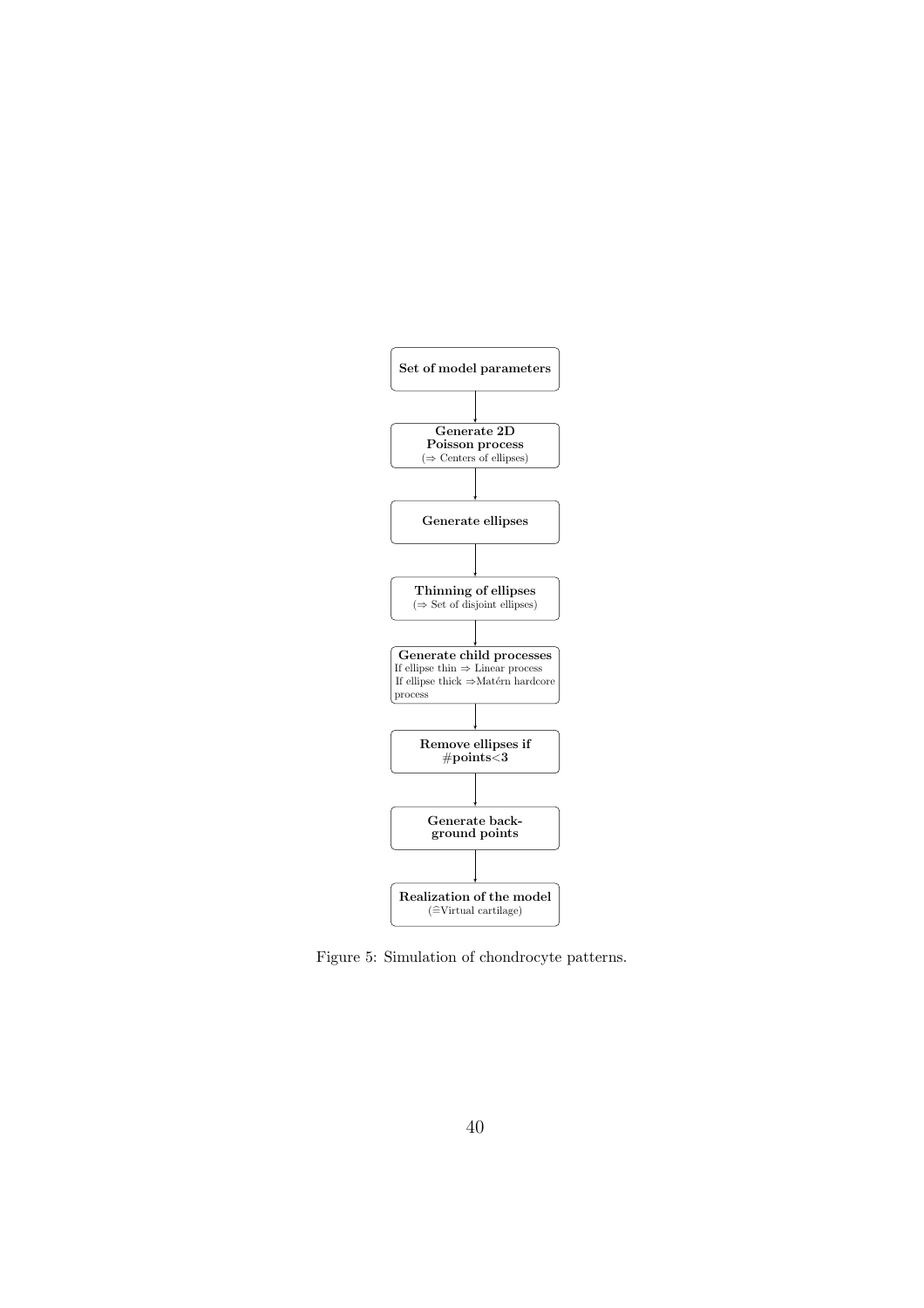

Figure 6: Fitting of the point process model to microscopy data.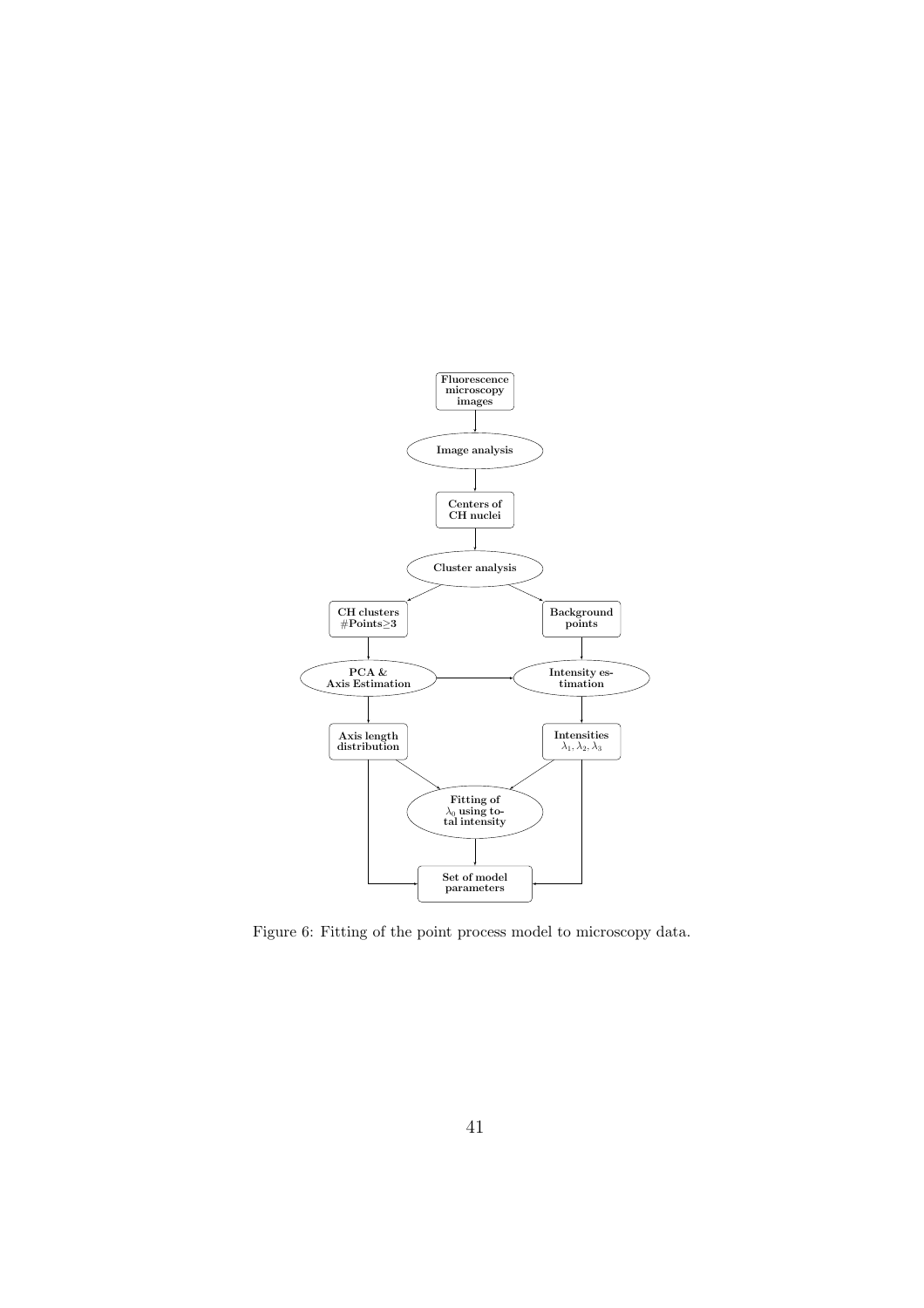

Figure 7: Semi-axis lengths of ellipses as found in the data (black points) and the simulations (red points), by random selection of 80 ellipses. The two coordinates depict the lengths of the major and minor semi-axes, respectively. The semi-axis lengths of the simulated data have been obtained by sampling from a single model realization on a large sampling window.